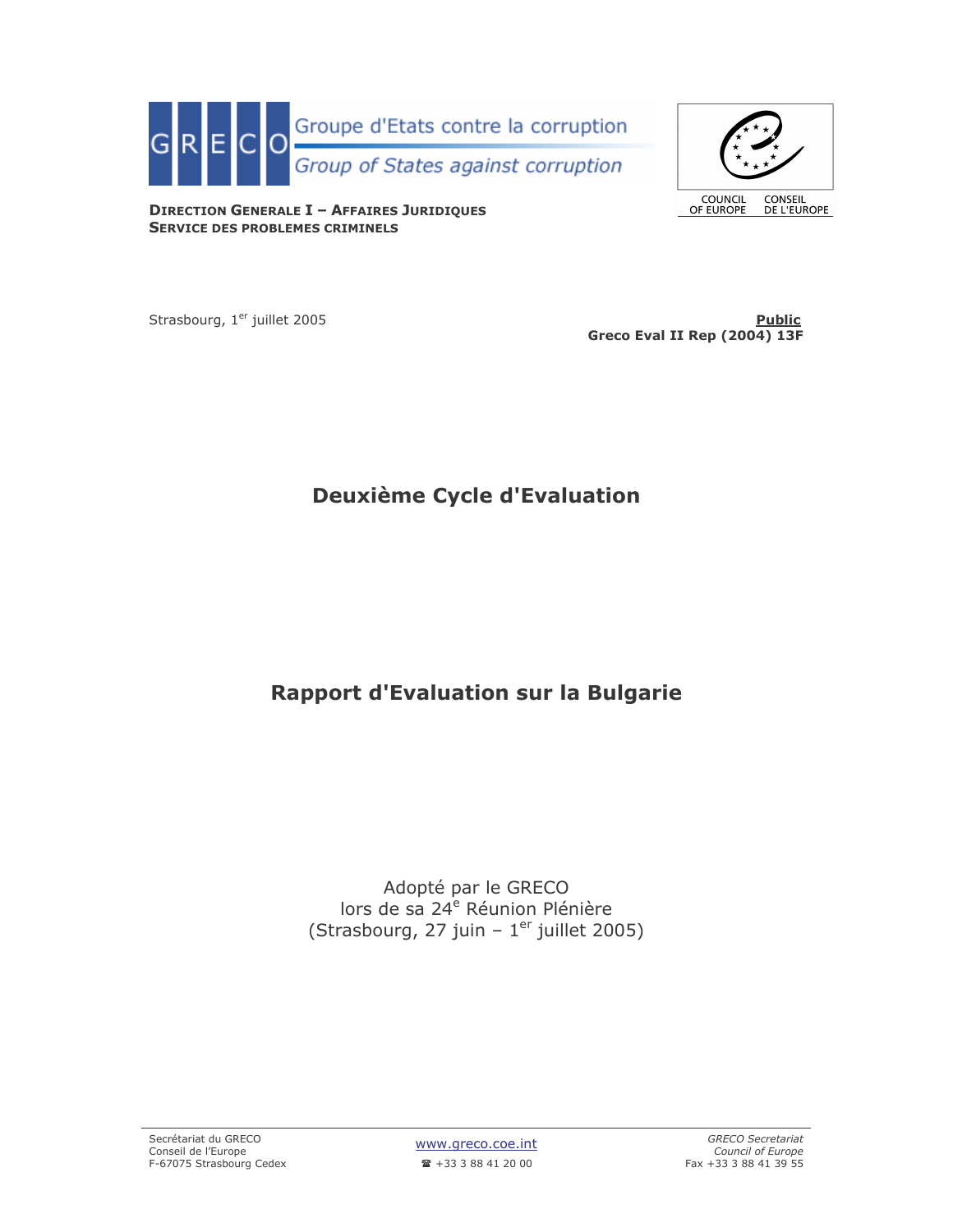#### L. **INTRODUCTION**

- $1<sup>1</sup>$ La Bulgarie a été le vingtième membre du GRECO à faire l'objet d'un examen dans le cadre du dans le Deuxième Cycle d'Evaluation. L'Equipe d'Evaluation du GRECO (désignée ci-après « EEG ») était composée de M. Håkan ÖBERG, Directeur, Division des Affaires internationales, Bureau de la délinguance économique, Stockholm (Suède); M. Joseph E. GANGLOFF, Conseiller principal, Bureau des Affaires internationales du Département d'Etat de la Justice des Etats Unis d'Amérique, Washington, D.C. (Etats Unis d'Amérique) et M. Robert FREMR, Président de la Cour suprême de Prague (République Tchèque). Cette EEG, accompagnée d'un membre du Secrétariat du Conseil de l'Europe, s'est rendue à Sofia du 13 au 17 décembre 2004. Avant la visite, une réponse au questionnaire d'évaluation (document Greco Eval II (2004) 7E) a été remise à l'EEG.
- $2.$ L'EEG a rencontré des représentants des autorités suivantes : Ministère de la Justice (Direction de la coopération et de l'assistance juridique internationale, Direction de la législation, Direction des affaires judiciaires, Inspection), Ministère des Finances (Service des enquêtes financières, Service du contrôle financier interne, Direction générale des Impôts, Inspection), Bureau du Procureur général, Ministère de l'Intérieur (Service national de lutte contre le crime organisé/Service de lutte contre la corruption, Service de la police nationale/Service de la délinguance économique), Ministère de la Fonction publique, Commission de coordination des activités de lutte contre la corruption. Service national d'investigation (magistrats enquêteurs). Bureau National d'Audit, Ministère de l'Economie (Agence des marchés publics), Cour suprême administrative et Cour de Sofia. L'EEG a également rencontré des représentants de l'Institut des experts comptables agréés et de PricewaterhouseCoopers, de l'ordre des avocats, de Transparency International, de "Coalition 2000" et des médias.
- 3. Le Deuxième Cycle d'Evaluation se déroule du 1<sup>er</sup> janvier 2003 au 31 décembre 2005. Conformément à l'article 10.3 de son Statut, la procédure d'évaluation porte sur les dispositions suivantes :
	- Thème I Produits de la corruption: Principes directeurs 4 (saisie et confiscation des produits de la corruption) et 19 (liens entre la corruption et le blanchiment d'argent/la criminalité organisée), complétés, pour les membres ayant ratifié la Convention pénale sur la corruption (STE 1731), par les articles 13, 19 paragraphe 3 et 23 de la Convention:
	- Thème II Administration publique et corruption: Principes directeurs 9 (administration publique) et 10 (agents publics);
	- Thème III Personnes morales et corruption: Principes directeurs 5 (personnes morales) et 8 (législation fiscale), complétés, pour les membres ayant ratifié la Convention pénale sur la corruption (STE 173), par les articles 14, 18 et 19 paragraphe 2 de la Convention.
- 4. Le présent rapport a été établi sur la base des réponses au questionnaire et de l'information fournie au cours de la visite. Le principal objectif de ce rapport est d'évaluer l'efficacité des mesures prises par les autorités bulgares dans la perspective des obligations découlant des dispositions énoncées au paragraphe 3. Le rapport présente une description de la situation, suivie d'une analyse critique. Les conclusions comprennent une liste de recommandations formulées par le GRECO à l'intention de la Bulgarie pour que ce pays améliore son niveau de conformité aux dispositions concernées.

<sup>1</sup> La Bulgarie a ratifié la Convention pénale sur la corruption le 7 novembre 2001. La Convention est entrée en viqueur le 1er juillet 2002.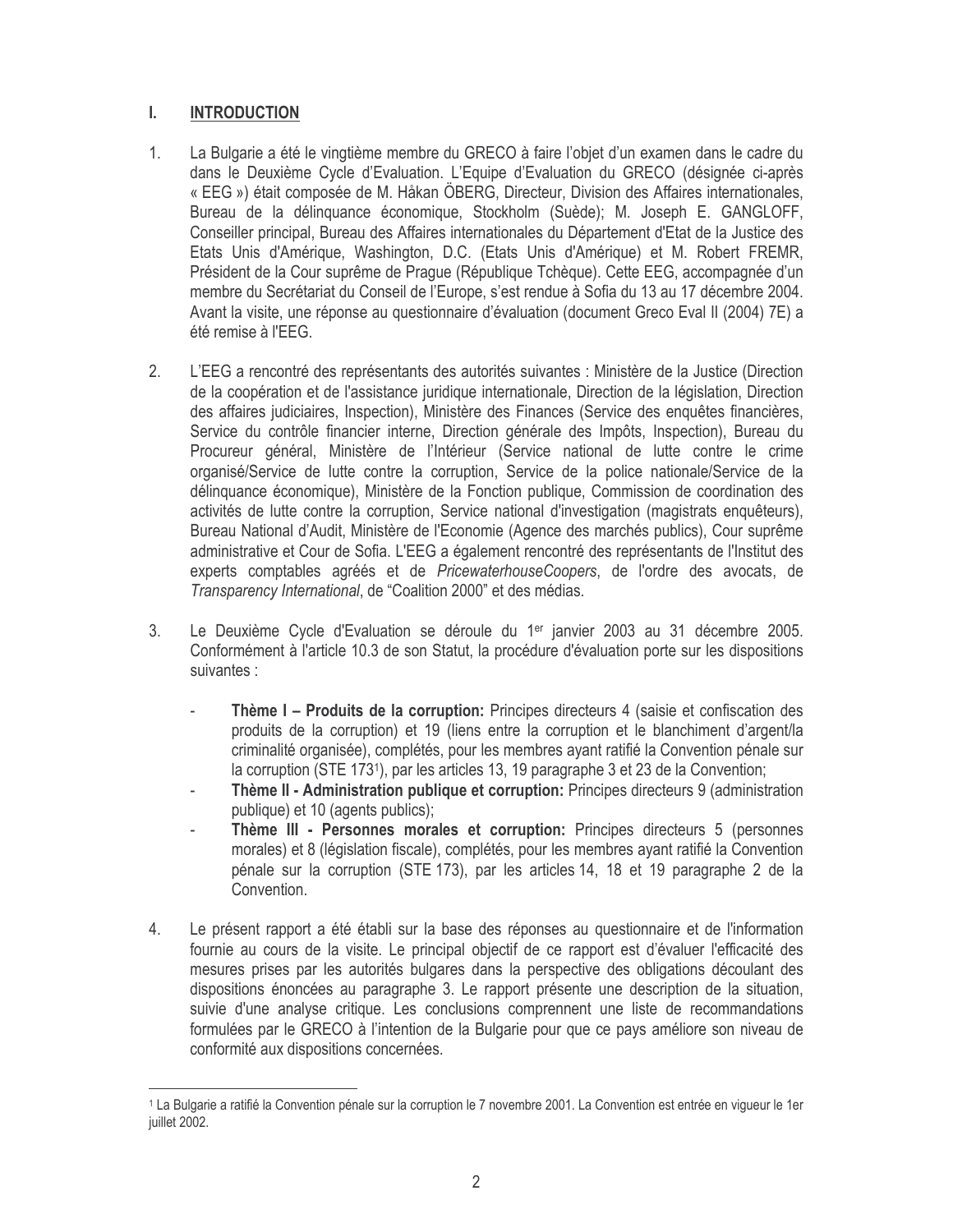#### II. THEME I - PRODUITS DE LA CORRUPTION

#### Description de la situation a.

### Confiscation et autres modes de privation des instruments et produits du crime

- En droit bulgare, il a deux types de confiscation : la confiscation en tant que sanction et la 5. confiscation comme mesure de privation. La première est une sanction dont l'application dépend de la responsabilité pénale de l'auteur à l'égard de certaines infractions. En ce qui concerne les infractions de corruption, la sanction obligatoire pour les cas aggravés de corruption passive est la confiscation (Code pénal, ci-après CP, Article 302 (b) et Article 302a). La confiscation peut concerner uniquement l'actif réalisable de l'auteur de l'infraction, c'est-à-dire les biens possédés à la date du prononcé de la condamnation. Elle ne s'applique pas aux objets essentiels à la vie quotidienne de la personne condamnée, aux objets nécessaires à l'exercice de sa profession,<sup>2</sup> ni au minimum vital nécessaire à l'entretien de sa famille pendant un an (CP, Article 45, par. 2). La confiscation en tant que mesure de privation (ci-après « confiscation ») est appliquée indépendamment de la responsabilité pénale (CP, Article 307a). Elle est obligatoire en ce qui concerne les instruments et les produits du crime. La confiscation comme la mise sous séquestre ne s'appliquent qu'aux personnes physiques.
- 6. Les produits du crime (ou "les biens d'origine criminelle") sont soumis à confiscation sauf s'ils doivent "être rendus ou restitués". Si ces produits ne sont pas disponibles ou s'ils ont été vendus, une valeur leur est attribuée (CP, Article 53, par. 2b). Le CP n'établit pas en règle générale de distinction entre produits primaires et produits secondaires. Toutefois, en cas d'infraction de blanchiment d'argent, le CP prévoit l'expropriation de l'objet du crime ou du bien dans lequel il a été transformé et, si celui-ci n'est pas disponible ou s'il a été aliéné, la fixation d'un montant équivalent (Article 253, par. 6). En l'absence de preuves du montant des produits du crime, le tribunal procède à leur estimation.
- $7<sub>1</sub>$ Lorsqu'une infraction a été commise intentionnellement, les instruments du crime sont soumis à confiscation (CP, Article 53, par. 1a). Certains objets, qui ont été l'objet ou le moyen du crime et dont la possession est interdite par la loi, sont également confisqués (Article 53, par. 2a). Par ailleurs, la confiscation obligatoire des objets de l'infraction intentionnelle, ou d'un montant équivalent à leur valeur, est envisagée dans les cas expressément prévus dans un chapitre spécial du Code pénal, à savoir la corruption passive et active et le trafic d'influence, y compris la corruption passive des agents publics étrangers (CP, Articles 307a).
- 8. Le CP ne contient pas de dispositions relatives à la confiscation des produits et instruments du crime détenus par des tiers qui sont des personnes physiques. Néanmoins, selon les experts bulgares rencontrés par l'EEG, le texte du CP peut être interprété comme permettant cette possibilité.<sup>3</sup> Par ailleurs, si, pour éviter la confiscation, l'auteur de l'infraction a transmis le bien acquis à un tiers, ce bien doit être confisqué en vertu de la disposition précitée relative au blanchiment d'argent (CP, Article 253, par. 6).

<sup>&</sup>lt;sup>2</sup> Conformément à une liste approuvée par le Conseil des Ministres.

<sup>&</sup>lt;sup>3</sup> Après la visite de l'EEG, les autorités bulgares ont soumis des informations supplémentaires sur ce point, mentionnant que l'interprétation de la loi ci-dessus est également soutenue par la Décision n°355/29.07.1987 de la Cour Suprême, selon laquelle « sous l'Article 253, par. 2b du Code pénal devraient être confisqués non seulement les produits qui sont détenus par l'auteur de l'infraction mais également tous les produits de son activité criminelle, comme par exemple, l'argent acquis d'un crime qui a été transféré à d'autres personnes ».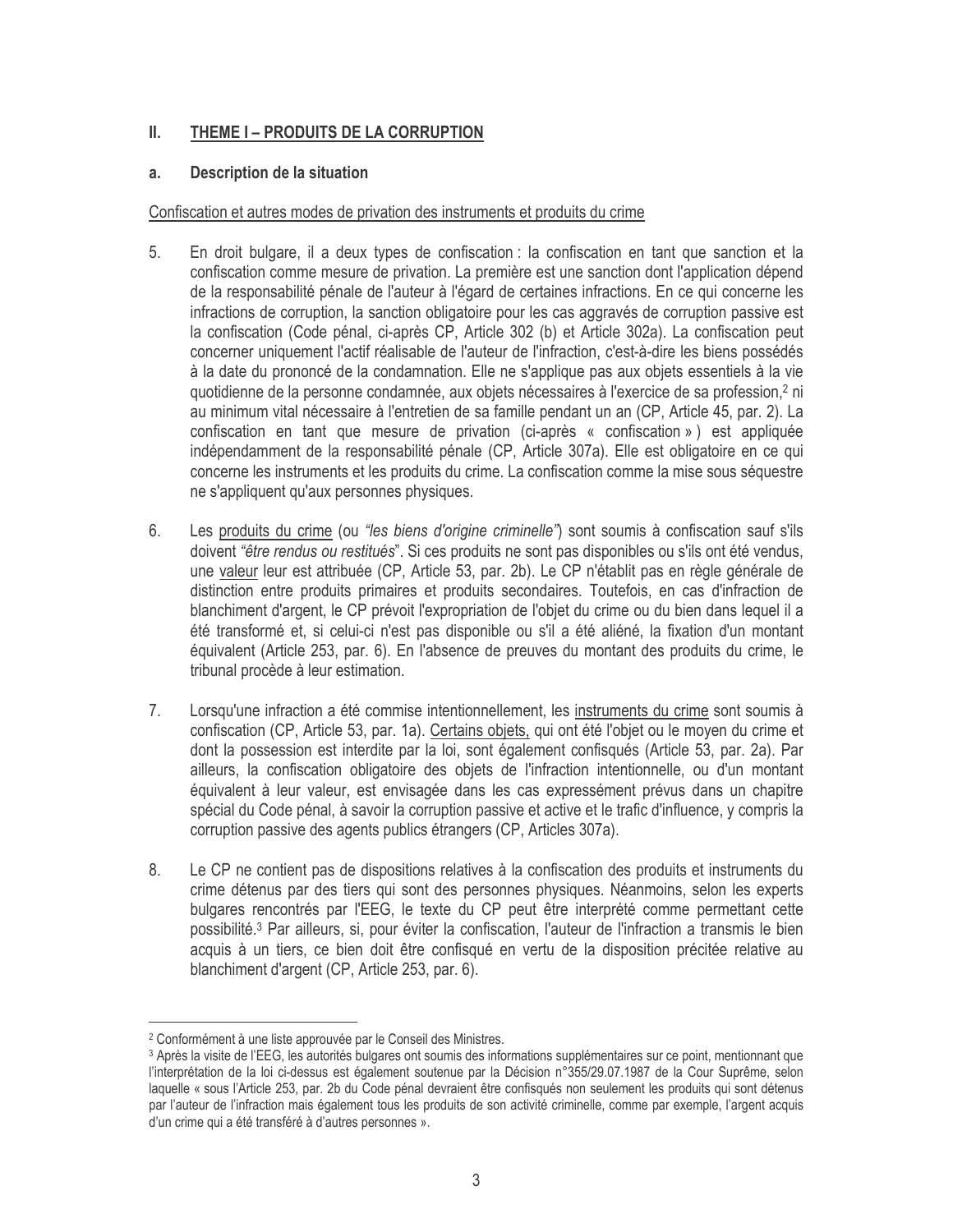- 9. D'après les autorités bulgares, la confiscation in rem est possible lorsque des procédures pénales ont été engagées. Les autorités ont également affirmé que la confiscation pouvait avoir lieu également dans les cas où une condamnation ne peut être prononcée en raison du décès, de l'incapacité ou d'autres circonstances liées à l'auteur.
- $10.$ En cas de confiscation des produits du crime, y compris de la corruption, la charge de la preuve peut être renversée en vertu de la loi sur le patrimoine individuel. Ainsi, les biens et les revenus qui sont largement supérieurs au revenu légal d'une personne sont présumés illégaux (Article 34). La confiscation civile est également possible lorsque le détenteur du bien n'est pas en mesure d'apporter la preuve de son origine (voir par. 12). La possibilité de renverser la charge de la preuve est prévue dans le projet de loi relative à la confiscation des produits du crime (voir par.  $15)$ .<sup>4</sup>
- Les biens confisqués reviennent à l'Etat. L'Etat a la responsabilité, jusqu'à hauteur de la valeur  $11.$ des biens confisqués, de réparer les dommages causés par le crime et d'assumer les obligations du condamné nées avant l'engagement des poursuites lorsque les biens de la personne en question ne sont pas suffisants pour réparer les dommages et couvrir les obligations.
- $12.$ Outre les mesures de privation de droit pénal, un mécanisme de *privation civile* est prévu dans la loi sur le patrimoine individuel. Comme déjà indiqué, les biens et les dépenses qui sont manifestement supérieurs au revenu légal de la personne concernée, sont présumés illégaux et confisqués au profit de l'Etat (Article 34 et 36). La loi est mise en application par des commissions territoriales composées de représentants des collectivités locales, de magistrats enquêteurs et de représentants du service de contrôle financier nommés par le Ministre des Finances (Article 38). Après avoir effectué les actes de procédure nécessaires, la commission soumet l'affaire au parquet (Article 41). Sur la base de la proposition de la commission, le parquet porte l'action devant une juridiction régionale afin de mettre sous séquestre le bien concerné. Lorsque la nature criminelle de l'acte est établie, le parquet engage des poursuites pénales au titre de l'article 47 du code de procédure pénale. Lorsque les preuves sont suffisantes, le parquet peut aussi engager une procédure de mise sous séquestre auprès du tribunal de grande instance sans proposition de la commission (Article 42). Le tribunal de grande instance, constitué en collège de trois juges, examine l'affaire sous l'angle des règles du code de procédure civile (Article 43).

# Mesures provisoires: saisie

- 13. La saisie des biens est une mesure prévue par le code de procédure pénale (ci-après dénommé CPP) en vue de garantir une amende, la confiscation/séquestre, ou une contestation civile (Article 156 et 156a). Les dispositions concernant la saisie sont applicables aux produits du crime, aux instruments et à certains autres objets pouvant être mis sous séquestre ou confisqués. La communication, le gel des avoir ou la saisie des relevés de comptes bancaires ou d'autres états financiers ou commerciaux ayant un lien avec les produits du crime, y compris les infractions de corruption, peuvent être réalisés en vertu de l'article 133 du CPP, qui contient une obligation générale de mettre à disposition tout objet et document présumé important dans le cadre d'une enquête criminelle.
- 14. Les tribunaux et les autorités chargées de l'enquête sont tenus d'informer les personnes de leur droit à engager une action civile pour dommages causés par l'infraction. A la demande de la

<sup>4</sup> La Loi sur la Confiscation des Produits du Crime a été adoptée par le Parlement le 16 février 2005 (publiée dans la « Gazette nationale » No. 19 le 1<sup>er</sup> mars 2005). Cette loi abroge celle sur les Biens des Citoyens. Les poursuites encore en cours sous la Loi sur les Biens des Citoyens seront menées et achevées selon l'ancienne procédure.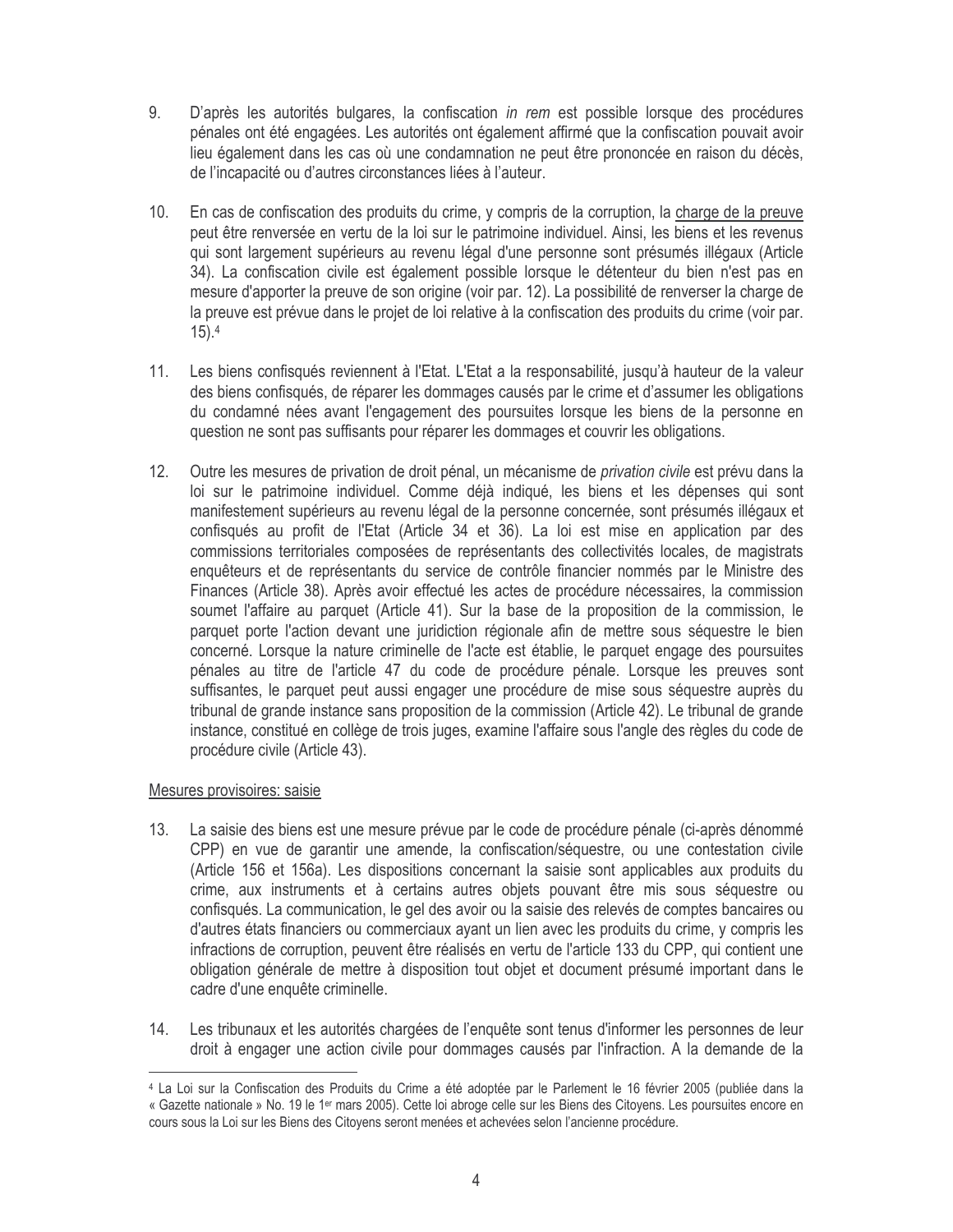personne concernée dans le cadre de l'instruction, le tribunal de première instance, constitué d'un juge unique à huis clos, prend les mesures de garantie dans un délai de 24 heures, conformément au code de procédure civile. Dans les cas où l'Etat et les municipalités sont concernés, les mesures de garantie sont prises à la demande du procureur (CPP, Articles 156 et 156a). Dans les cas urgents, lorsque c'est la seule possibilité de réunir et de préserver les éléments de preuve, les autorités chargées de l'enquête peuvent procéder à une fouille et à une saisie sans l'autorisation du juge. Le compte rendu de la procédure d'enguête doit être présenté au juge pour approbation sans retard et dans un délai de 24 heures au plus (CPP, Article 135, par. 2).

- $15.$ Afin de faciliter la mise sous séquestre ultérieure (voir par. 12), le parquet ou le tribunal peut imposer des mesures conservatoires (gel des biens) en vertu de l'article 44 de la loi sur le patrimoine individuel. En mars 2004, le projet de loi relatif à la confiscation des produits du crime a été soumis au Parlement pour adoption. Le projet relève du droit civil et prévoit la saisie des biens d'origine criminelle avant le prononcé de la peine. Il y a lieu d'engager des procédures en vue d'imposer des mesures de sécurité et la saisie des biens d'origine criminelle directe ou indirecte lorsque les deux conditions suivantes sont réunies: a) s'il est établi que la personne possède des biens d'une valeur importante; et b) si une procédure pénale a été engagée contre cette personne pour une infraction donnée. Les mesures envisagées dans le projet de loi doivent être confiées à des unités spécialisées de l'administration fiscale.
- $16.$ Il n'a pas été adopté de règlement spécial pour la gestion des biens saisis car dans ce cas, ce sont les dispositions pertinentes du code de procédure civile qui s'appliquent (CPP, Article 156a, par. 1). De plus, selon l'Article 375 par. 3 du CPP, lorsque la confiscation a été requise, la cour devrait soumettre une copie de sa décision à l'Agence pour la Collecte des Recettes de l'Etat (ACRE). L'ACRE informe la cour de la collecte des biens confisqués dans un délai de 7 jours. L'ACRE a été créé en 1999 en vertu des amendements sur la Loi sur la Collecte des Recettes de l'Etat. Selon cette loi (Article 85, par. 1, point 6), l'ACRE est autorisé à recevoir, garder, gérer, vendre tous les biens confisqués. Les percepteurs publics sont des agents publics de l'ACRE. Ils exercent leurs fonctions en vue de garantir et mettre en application la collecte des recettes de l'Etat selon le Code de procédure fiscale.

## **Statistiques**

 $17.$ Il n'existe pas de statistiques sur le nombre de cas ayant donné lieu à une décision de confiscation ou de mise sous séquestre, y compris en cas de corruption. De même, on ne dispose pas d'information sur le nombre de cas de corruption ayant donné lieu à des mesures conservatoires ni sur la valeur des biens saisis dans le cadre de procédures pénales ou civiles.

# **Blanchiment d'argent**

- 18. L'article 253 du code pénal érige en infraction le blanchiment d'argent. Cette infraction, à savoir l'exécution d'une opération financière ou d'une transaction de biens, la dissimulation de l'origine, de la localisation, du mouvement ou des droits réels d'un bien qui est connu ou supposé avoir été acquis de façon criminelle, est sanctionnée d'une peine d'emprisonnement de six ans au plus et d'une amende de 3.000 à 5.000 Levs (de 1.500 à 2.500 Euros). Toutes les infractions de corruption constituent des infractions principales au regard du blanchiment d'argent, même lorsqu'elles sont commises en dehors du territoire bulgare.
- 19. La loi relative aux mesures de lutte contre le blanchiment d'argent (ci-après LMLB) contient la liste des institutions qui sont tenues de signaler les transactions suspectes (STS) au service de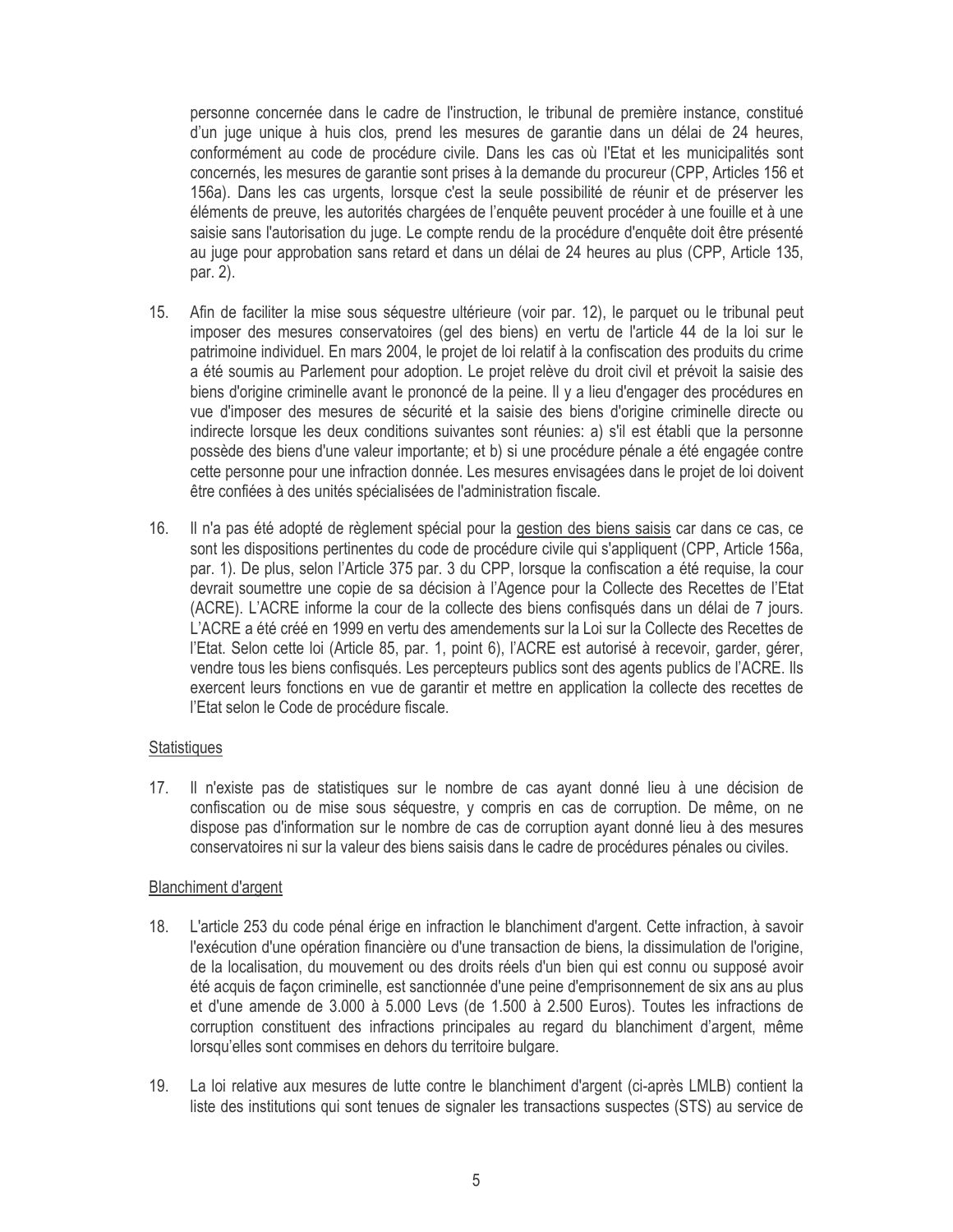renseignements financiers (ci-après dénommé SRF). Cette liste comprend les institutions bancaires et non bancaires (les bureaux de change entrent dans cette catégorie), les assureurs, les sociétés d'investissement et les intermédiaires, les personnes organisant des jeux de hasard, les notaires, les bourses de valeurs et les courtiers, les commissaires aux comptes et les experts comptables agréés. Durant la période 2001-2005, le SRF a reçu le nombre de STS :

|       | STS  <br>Nombre<br>de<br>recus | dossiers<br>Nombre<br>de<br>opérationnels ouverts | Envoyé au parquet avec<br>suspicion confirmée<br>de<br>blanchiment d'argent |
|-------|--------------------------------|---------------------------------------------------|-----------------------------------------------------------------------------|
| 2001  |                                | 140                                               |                                                                             |
| 2002  | -                              | 170                                               | 50                                                                          |
| 2003  | 275                            | 236                                               | 69                                                                          |
| 2004  | 432                            | 425                                               | 109                                                                         |
| 20055 | 195                            | 192                                               |                                                                             |

- 20. Dès qu'il reçoit des informations sur des transactions ou des opérations suspectes, ou lorsqu'il a établi des preuves suffisantes qu'une activité criminelle peut être liée à la transaction, le SRF en informe immédiatement le parquet (LMLB, Article 12). L'échange d'information, l'utilisation des bases de données d'information et la fourniture d'une assistance technique et opérationnelle par l'intermédiaire des activités de coordination entre le Ministère de l'Intérieur et le service de renseignements financiers du Ministère des Finances, l'administration des douanes et l'administration fiscale, sont dirigés sur la base d'instructions communes émises par le Ministère de l'Intérieur et le Ministère des Finances<sup>6</sup>. Le SRF émet des lignes directrices méthodologiques sur l'application de la législation anti-blanchiment. Le secret bancaire ne constitue pas un obstacle à la transmission d'informations confidentielles au SRF.
- 21. Les autorités bulgares ont également rapporté que les représentants du SRF ont assisté à des séminaires organisés par diverses banques commerciales à l'attention de leurs agents afin de discuter de l'application des mesures contre le blanchiment d'argent dans le secteur bancaire. Le SRF a également poursuivi ses réunions traditionnelles avec les conseillers fiscaux des banques commerciales. Dans quelques cas, des omissions ont été constatées et des instructions ont été données en vue de rectifier la situation.
- 22. Les activités de contrôle du SRF comprennent également des inspections des entités avec/sous la responsabilité de signaler les STS selon s.3(2) et (3) de la LMLB. En 2004, 3760 de ce genre d'inspections ont eu lieu sur lesquelles 41 étaient des inspections « détaillées » (comparées à 7 en 2003). Les inspections sur place touchent en priorité les bangues, les bureaux de change, les compagnies d'assurance, les notaires publics, les fournisseurs de jeux d'argent et les courtiers financiers. Ces inspections ont également été menées dans les bureaux de poste, dont 31 aboutissant à des déclarations ou recommandations et 10 inspections – à des ordonnances pénales prévoyant l'imposition d'amendes ou de sanctions sur la propriété. Depuis le 31 décembre 2004, 22900 Levs bulgares provenant d'amendes et sanctions de biens ont été collectés et crédités sur le budget du SRF.
- D'après les statistiques du ministère public, une instruction préliminaire au titre de l'article 253 a 23. été ouverte dans 40 cas. Trois actes d'accusation ont été à ce jour soumis au tribunal.

<sup>&</sup>lt;sup>5</sup> De janvier à avril 2005.

<sup>&</sup>lt;sup>6</sup> En vertu de la loi relative au Ministère de l'Intérieur (Article 23, par. 1), de la loi relative aux mesures contre le blanchiment d'argent (Article 10, par. 4), de la loi relative aux douanes (Article 15, par. 3) et du code des impôts et de procédure (Article 233, par. 3).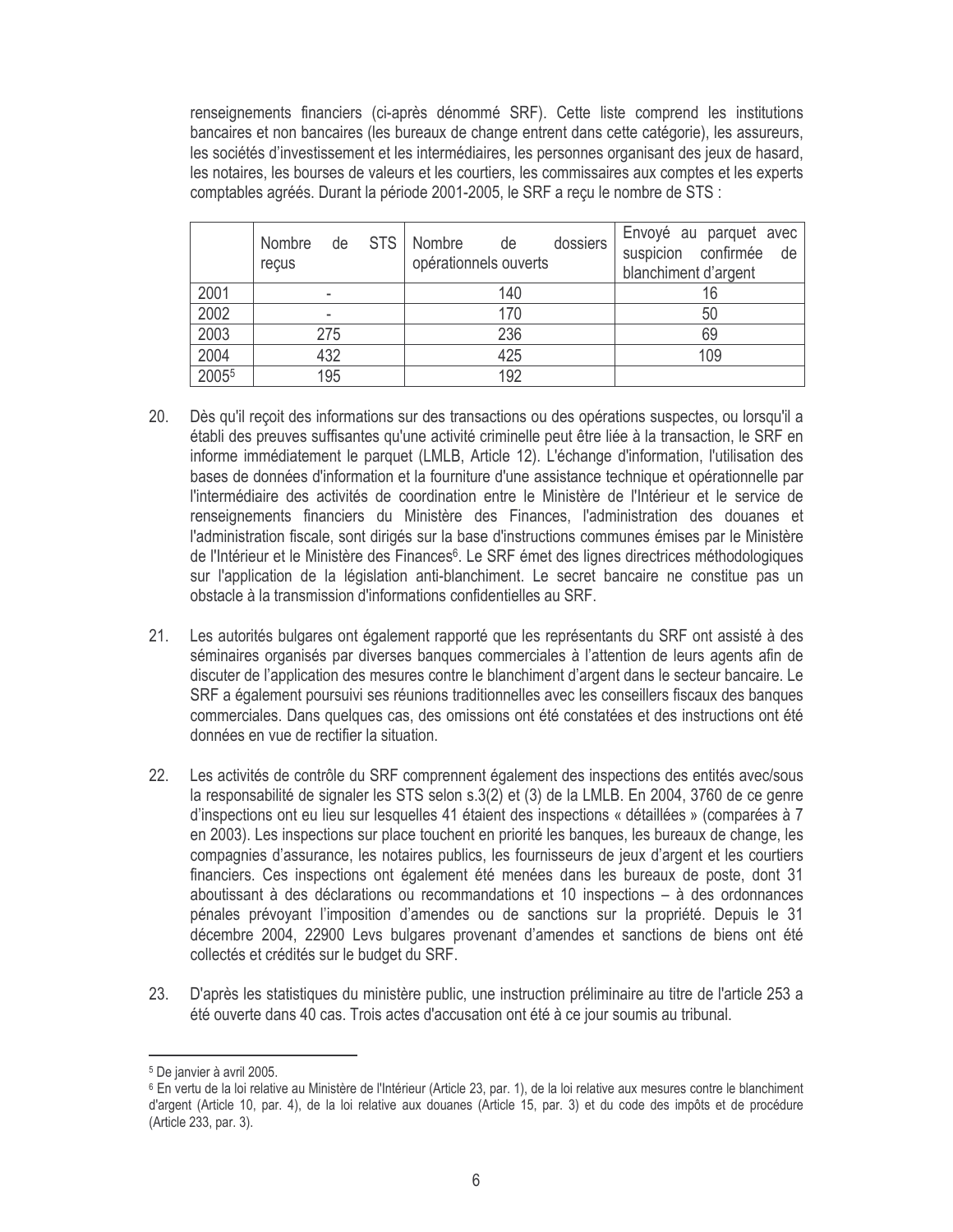# Entraide judiciaire: mesures conservatoires et confiscation

- 24. Le CPP (Article 461, par. 2) ainsi que les traités internationaux ratifiés par la Bulgarie prévoient le cadre s'appliquant à l'entraide judiciaire internationale, y compris dans les affaires de corruption ayant trait à la confiscation et la saisie de biens. Les traités internationaux appliqués dans les cas de mesures conservatoires et de confiscation sont la Convention européenne d'entraide judiciaire en matière pénale (STE 030), la Convention relative au blanchiment, au dépistage, à la saisie et à la confiscation des produits du crime (STE 141), la Convention de l'OCDE sur la lutte contre la corruption d'agents publics étrangers dans les transactions commerciales internationales et la Convention des Nations Unies contre la criminalité transnationale organisée. Lorsque la Bulgarie est l'Etat requérant, les tribunaux et le parquet transmettent leurs demandes à l'étranger par l'intermédiaire du Ministère de la Justice, qui est l'autorité centrale chargée de l'application de ces mesures par l'envoi de demandes d'entraide judiciaire. Dans les cas urgents, ainsi que dans les cas prévus par les traités internationaux, les tribunaux et le parquet peuvent adresser leurs demandes directement aux institutions des Etats étrangers concernés. Lorsque la Bulgarie est l'Etat requis, c'est aussi par l'intermédiaire du Ministère de la Justice que les demandes et les réponses sont transmises. En 2003, les autorités bulgares ont envoyé 28 demandes d'entraide judiciaire concernant des cas de blanchiment d'argent, dont cinq ont été satisfaites. Elles ont reçu six demandes, concernant également des cas de blanchiment d'argent, dont trois ont été satisfaites.
- $25$ En janvier 2004, la Bulgarie a ratifié la Convention européenne sur la valeur internationale des jugements répressifs (STE 070), qui est entrée en vigueur le 1er juillet 2004 concernant la Bulgarie. Le mécanisme interne permettant d'exécuter les jugements étrangers s'applique notamment aux ordres de confiscation étrangers. Par ailleurs, en Septembre 2004, la Bulgarie a adhéré au deuxième protocole additionnel à la Convention européenne d'entraide judiciaire en matière pénale (STE 182), qui permet d'établir une communication directe avec les parquets et les juges des états contractants à la Convention.

#### Analyse  $b.$

- Le système juridique bulgare comporte deux mécanismes de privation de biens d'origine  $26.$ criminelle: la confiscation en tant que sanction et la confiscation en tant que mesure de privation. Comme en droit bulgare, la première est une sanction pénale qui n'est pas particulièrement liée aux produits ni aux instruments du crime et qui s'applique à certains crimes uniquement, la suite de l'analyse se concentrera sur la confiscation en tant que mesure de privation.
- $27.$ Le cadre juridique existant comporte des outils performants qui permettent aux autorités compétentes de confisquer les produits et les instruments d'infractions pénales conformément aux exigences des dispositions soumises à évaluation. Plus particulièrement, l'article 53 du Code pénal régit la confiscation, qui permet de priver un inculpé de ses biens si leur acquisition est la conséquence d'activités pénalement répréhensibles. La législation prescrit la confiscation d'un montant équivalent dans le cas où "le bien d'origine criminelle" n'est pas disponible ou a été aliéné. La charge de la preuve incombe au ministère public mais elle peut être renversée dans certains cas prescrits par la loi sur le patrimoine individuel, qui prévoient la mise sous séquestre. Les enquêtes sur les biens et autres avantages acquis du fait d'agissements criminels font partie du travail d'enquête, dans les conditions prévues par la procédure pénale et ne sont pas considérées comme une procédure d'investigation autonome. Le nombre de cas comprenant une demande de confiscation dans les affaires de corruption reste cependant limité.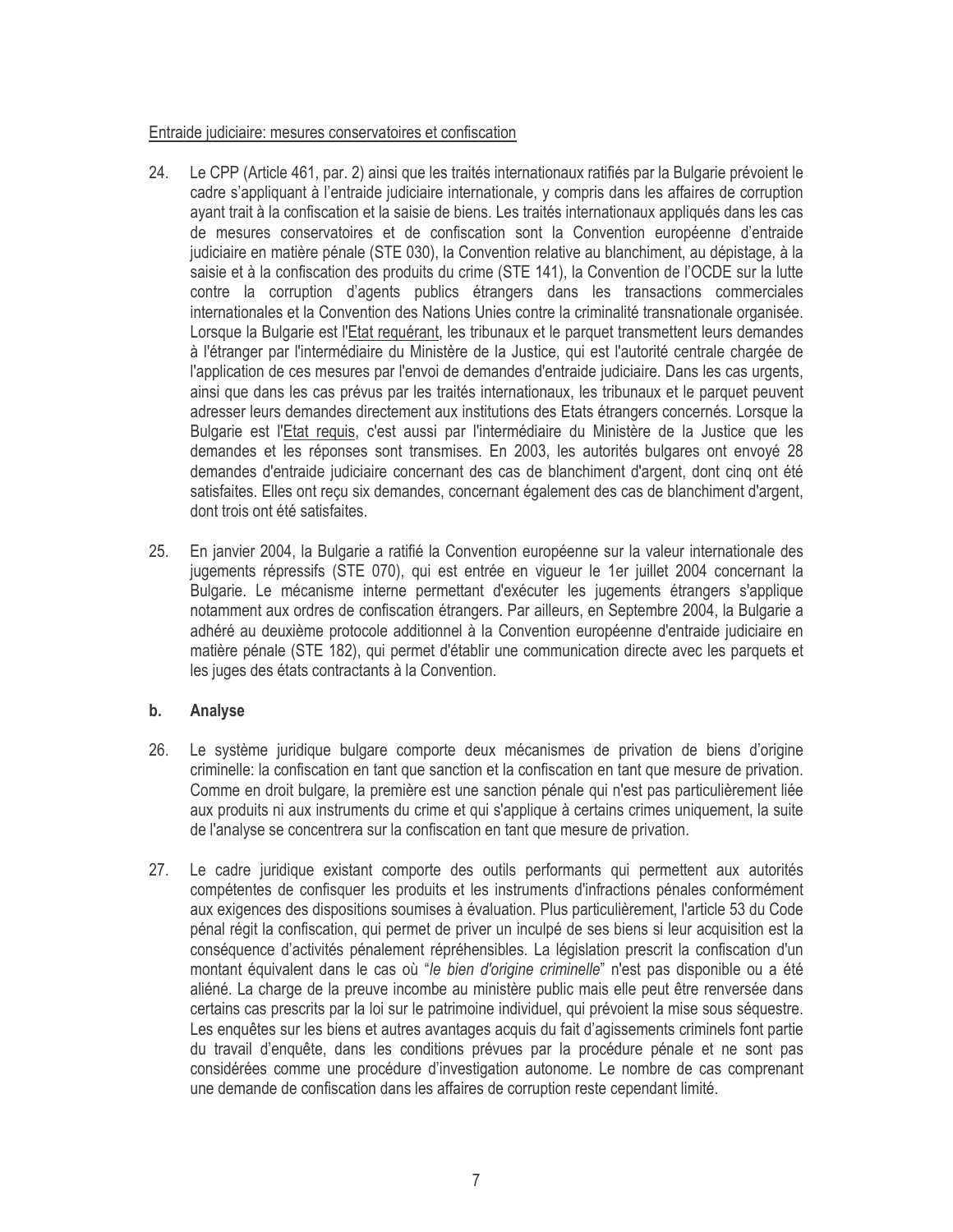- 28. En dépit de cette appréciation généralement positive, l'EEG est d'avis que ce dispositif juridique peut encore être amélioré pour une plus grande efficacité dans la lutte contre les formes graves de corruption. Un moyen important de lutter contre la délinguance économique/financière, et contre la corruption, consiste à éliminer les produits générés et par là, la motivation de l'infraction elle-même. A cette fin, il est essentiel que les produits du crime soient confisqués à l'auteur de l'infraction mais aussi à des tiers, qu'il s'agisse de personnes physiques ou de personnes morales. Les autorités bulgares ont déclaré que les dispositions relatives à la confiscation des produits ne s'appliquent pas aux personnes morales. Cette condition crée un vide juridique important et elle doit être considérée comme une grave lacune. Les produits du crime ne peuvent être confisqués lorsqu'un acte criminel a été commis en faveur d'une personne morale, ni lorsque les produits du crime lui ont été cédés. L'EEG recommande donc d'étendre le champ d'application des dispositions relatives à la confiscation de façon à ce qu'elles couvrent les produits du crime détenus par des personnes morales.
- Lors de la visite sur place, il a été longuement discuté de la possibilité de confisquer les produits 29. du crime détenus par des tiers et différentes autorités bulgares ont exprimé des opinions divergentes sur la question. L'EEG a cru comprendre que, même s'il est juridiquement possible de mettre sous séquestre les biens détenus par des tiers, les autorités bulgares n'ont aucune expérience pratique en la matière. Les discussions ont mis en évidence la nécessité de dispenser aux procureurs et aux juges une formation spécialisée dans ce domaine. En conséquence. l'EEG recommande de fournir une formation appropriée aux procureurs et aux juges sur la confiscation des produits du crime détenus par des tiers.
- $30.$ Aucune explication n'a été fournie à l'EEG au sujet du faible nombre de demandes de confiscation liées à une affaire de corruption. Les difficultés à établir les preuves ont été invoquées comme raison du manque d'expérience en matière de mise sous séquestre de biens détenus par un tiers. L'EEG a en outre noté que du fait de l'absence de statistiques sur le nombre de cas de corruption ayant donné lieu à une décision de confiscation, il est difficile de savoir avec certitude dans quelle mesure les auteurs de ces infractions sont effectivement privés de leurs avantages illicites. Il n'existe pas non plus de statistiques sur les sanctions prévues en cas de non signalement d'infractions de corruption ou de blanchiment par les institutions qui y sont légalement tenues. En conséquence, l'EEG recommande d'analyser l'application des dispositions relatives à la confiscation des produits du crime en vue de l'améliorer et de focaliser sur la confiscation comme étant une partie intégrante et tout aussi importante de la procédure pénale.

#### $III.$ THEME II - ADMINISTRATION PUBLIQUE ET CORRUPTION

#### Description de la situation a.

## Définitions et cadre juridique

 $31.$ Il n'existe pas de définition juridique de l'administration publique, qui est définie généralement comme l'ensemble de l'administration des autorités nationales, régionales et locales. Le champ d'application et les principes du fonctionnement de l'administration publique sont énoncés dans la Constitution, dans la loi relative à l'administration publique, la loi relative à l'autogestion et à l'administration locale, et dans la loi relative à la fonction publique. La Constitution stipule que les agents publics doivent respecter la volonté et les intérêts de la nation, et que, dans l'exercice de leurs fonctions, ils doivent être quidés uniquement par le droit et faire preuve de neutralité politique (Article 116, par. 1). Les principes de base du fonctionnement de l'administration publique sont la légalité, l'ouverture, l'accessibilité, la responsabilité et la coordination (Loi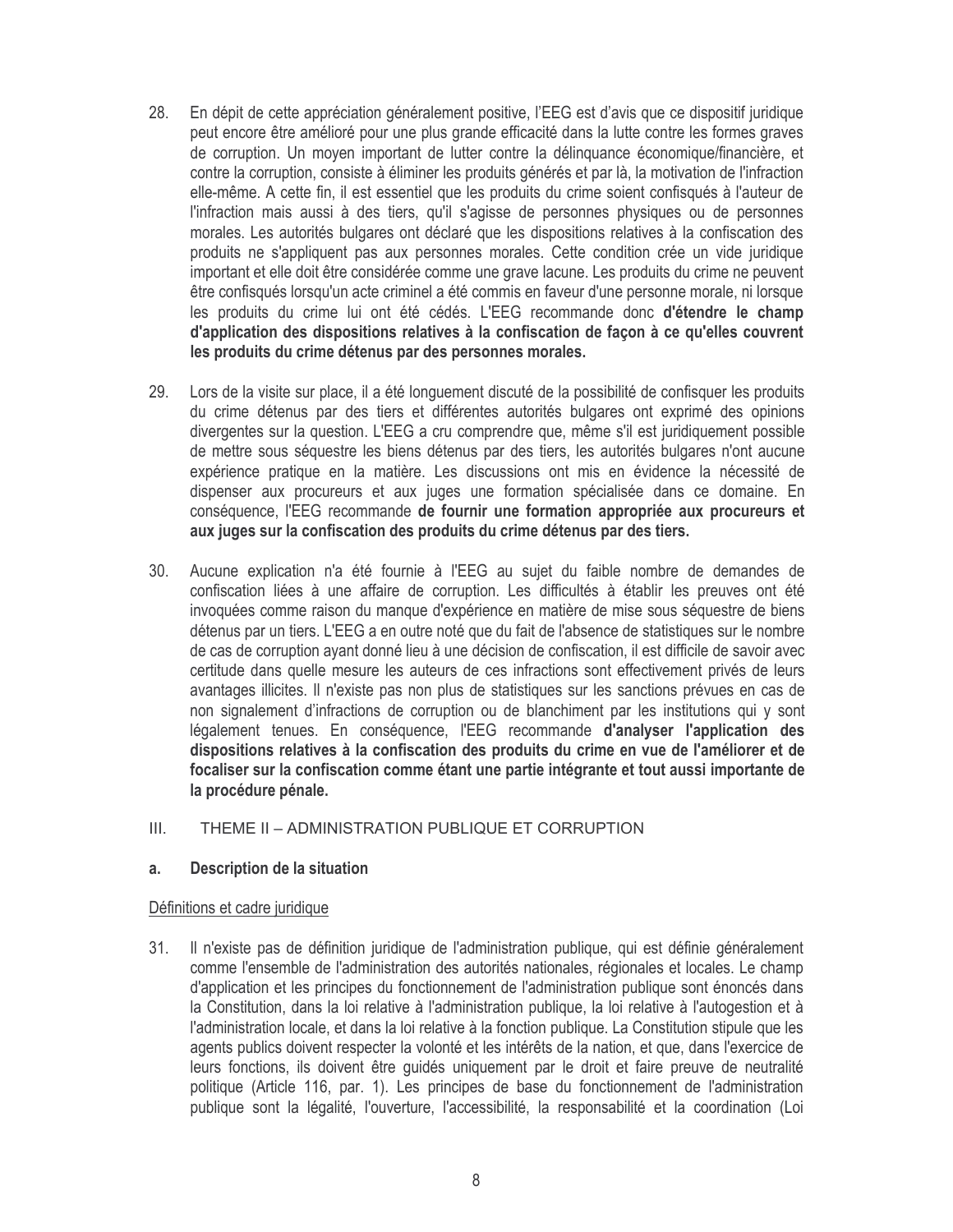relative à l'administration publique, Article 2). La direction générale de l'administration publique relève du Conseil des Ministres.

La loi relative aux agents publics donne la définition de l'agent public. Un agent public est une 32. personne qui, en vertu d'une décision administrative, occupe un poste rémunéré dans l'administration publique et assiste un organe d'Etat dans la mise en œuvre de ses fonctions (Article 2, par. 1).

# Politique anti-corruption

33. En 2001, le Gouvernement a adopté une stratégie nationale globale de lutte contre la corruption. Cette stratégie a notamment pour objectif la modernisation de l'administration publique; l'introduction dans le système judiciaire de mesures anti-corruption; l'amélioration du contrôle fiscal et financier; le renforcement de la coopération anti-corruption entre institutions publiques et de la coopération internationale. Conformément à la stratégie nationale de lutte contre la corruption, le plan d'action approuvé établit un programme précis et désigne les organes chargés de la mise en œuvre de la stratégie. Une Commission de coordination et de supervision des activités dans le domaine de la corruption a été créée<sup>7</sup> et chargée d'analyser l'information sur les mesures anti-corruption, d'en faire la synthèse et de formuler des propositions en vue d'en améliorer l'efficacité. La dernière mise à jour du plan d'action a eu lieu en septembre 2003 et elle couvre la période 2004-2005.8

## Transparence

- 34. La Constitution stipule que "tout citoyen a le droit d'obtenir des informations auprès des organes et services de l'Etat sur toute question présentant un intérêt légitime pour lui, qui n'est ni un secret d'Etat ni un secret officiel et qui ne porte pas atteinte aux droits des autres citoyens" (Article 41, par. 2). La loi relative à l'accès à l'information publique (ci-après dénommée LAIP) garantit le droit d'accès à l'information. Ce droit peut être exercé par les ressortissants bulgares, les ressortissants étrangers, les apatrides et les personnes morales (LAIP, Article 4). L'administration publique a l'obligation positive de fournir des informations aux citoyens, aux personnes morales et aux organismes publics nationaux, conformément à la loi, ainsi que de répondre aux demandes, aux réclamations, aux plaintes, aux propositions et aux rapports concernant les questions présentant un intérêt légitime pour eux (Loi relative à la fonction publique, Article 2, par. 3-4). L'accès à l'information est accordé sur demande écrite ou orale et il est gratuit (LAIP, Article 24, par. 1). Certaines informations peuvent toutefois être délivrées contre paiement, conformément au tarif approuvé par le Ministère des Finances (LAIP, Article 20). Les décisions d'octroi ou de refus d'accès à l'information peuvent être contestées devant un tribunal d'instance ou devant la Cour suprême administrative selon l'organe qui a délivré la décision (LAIP, Article 40, par.1).
- La consultation publique est régie par la Constitution et la loi sur les referendums. Ces actes  $35.$ légaux déterminent la forme de participation publique (referendums nationaux et locaux, assemblées générales de population, souscription publique) et les catégories de questions qui peuvent être résolues par ces mécanismes. Par ailleurs, en vertu de la loi relative aux actes normatifs, les personnes faisant l'objet d'obligations ou de restrictions en vertu d'un nouvel acte

<sup>7</sup> La Commission compte parmi ses membres le vice-ministre de l'Intérieur, le vice-ministre de la Justice, un membre de la Cour des comptes, le directeur du service du contrôle financier interne, le directeur du service des enquêtes financières, le directeur adjoint de l'administration des douanes et le Directeur de l'Inspection de la Direction générale des Impôts.

<sup>&</sup>lt;sup>8</sup> En février 2005, les amendements ont été insérés dans la Stratégie Nationale de Lutte contre la Corruption et dans le Plan d'Action contenant les mesures contre la corruption de haut niveau.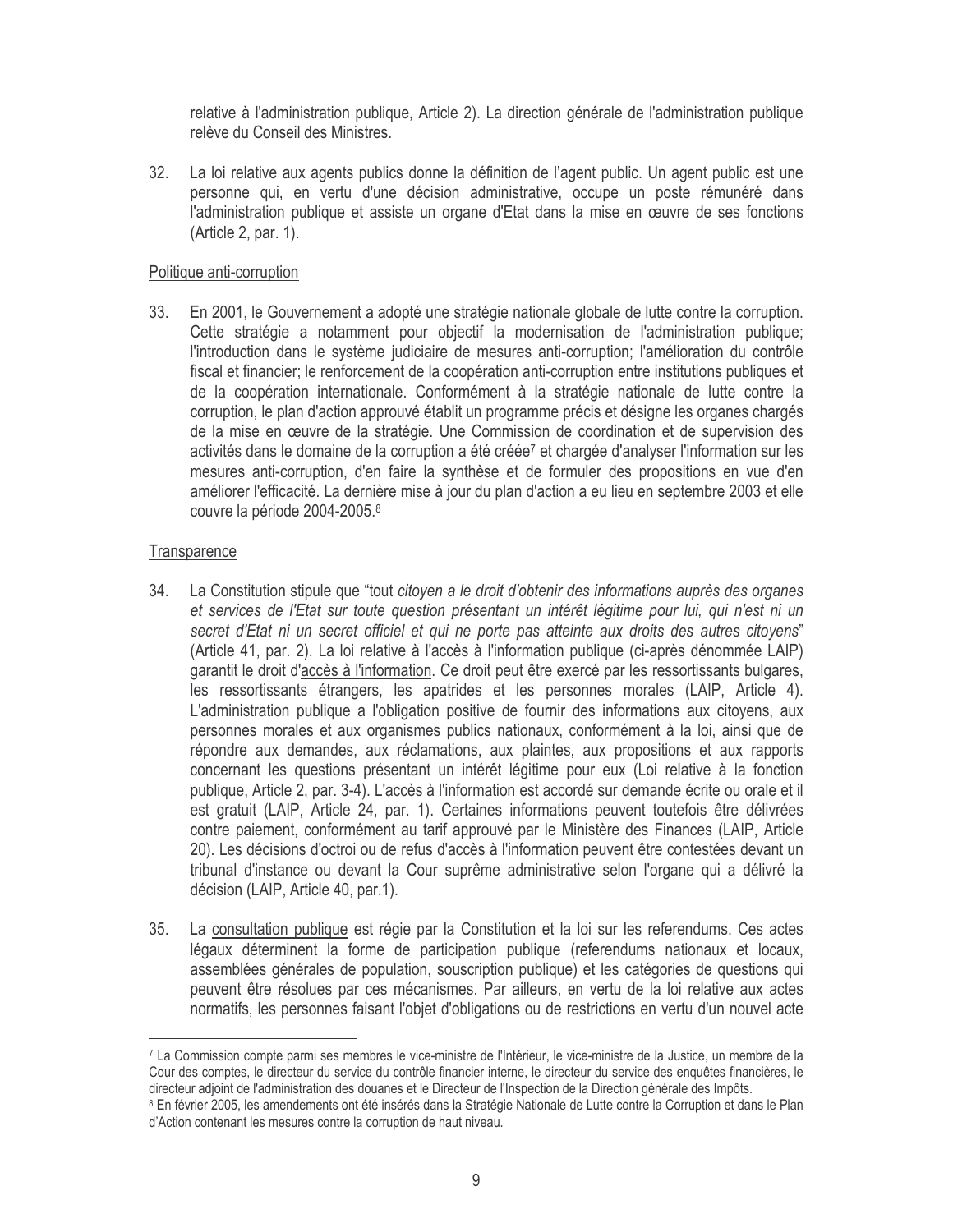normatif, doivent en être informées avant l'adoption de cet acte (Article 2a). A cette fin, le projet est transmis aux organisations représentatives de ces personnes, il est publié dans les médias, sur l'Internet, ou annoncé de toute autre manière appropriée, afin de permettre aux intéressés de présenter des propositions et des objections à l'organe compétent concerné dans un délai d'un mois.

# Contrôle de l'administration publique

- 36. Les activités de l'administration publique sont soumises à un contrôle administratif exercé par une autorité administrative supérieure sur leur précision et leur légalité et à un contrôle judiciaire de leur légalité. Lorsqu'elle recoit une plainte, l'autorité administrative peut réexaminer la question/le cas et annuler l'acte, le modifier ou le délivrer si sa délivrance a été refusée précédemment. Si l'autorité administrative ne modifie pas sa décision, elle transmet l'affaire à l'autorité administrative supérieure compétente (Loi relative aux procédures administratives, Article 19). Cette autorité doit prononcer une décision motivée, qui annule tout ou partie de l'acte administratif pour illégalité ou non conformité, ou rejette la plainte. Le tribunal peut annuler tout ou partie de l'acte administratif, le modifier ou rejeter la plainte. Si la question/le cas n'a pas été soumis à une autorité administrative auparavant, le tribunal se prononce sur le fond. Dans les autres cas, mais aussi lorsque la nature de l'acte ne peut pas donner lieu à une décision essentielle du tribunal, le tribunal doit annuler l'acte administratif et soumettre le dossier à l'autorité compétente, accompagné des instructions obligatoires relatives à l'interprétation et à l'application de la législation. La décision du tribunal peut faire l'objet d'un recours en cassation et d'annulation en vertu de la loi relative à la Cour suprême administrative.
- $37.$ Les plaintes concernant des abus de la part des organismes de l'administration publique peuvent être déposées au bureau de l'Ombudsman. Aux termes de la loi relative à l'Ombudsman, qui est entrée en vigueur en janvier 2004, l'Ombudsman reçoit, examine et instruit les plaintes et les déclarations concernant la violation des droits et libertés déposées par des particuliers, sans discrimination fondée sur la nationalité, le sexe, l'affiliation politique ou la conviction religieuse (Articles 19 et 24). L'Ombudsman peut également présenter des propositions et des recommandations visant à rétablir les droits et libertés qui ont été bafoués, et signaler aux autorités dépendant du ministère public les infractions commises, y compris les cas de corruption (Article 19). Bien que le cadre législatif soit déjà en place, l'élection du premier Ombudsman parlementaire a échoué deux fois (en mai et octobre 2004) aucun des candidats désignés n'étant parvenu à obtenir la simple majorité des voix requise<sup>9</sup>. La mise en place de médiateurs publics locaux (ombudsmen municipaux) a beaucoup mieux réussi: depuis le mois d'octobre 2004, ils sont en activité dans sept municipalités (dont la municipalité de Sofia), alors que dans plusieurs autres, la procédure d'élection est en cours.
- Les autorités publiques procèdent à d'autres contrôles. Le Bureau national d'audit (ci-après 38. dénommé BNA) est un organe indépendant responsable devant le Parlement qui est chargé de la vérification externe des budgets et des autres fonds publics conformément à la loi. Le mandat du BNA s'est considérablement élargi ces trois dernières années. Il comprend notamment le budget de l'Etat, le budget et le déficit des communes, le budget et sur décision du Parlement, le déficit des entreprises publiques, ainsi que la constitution et la gestion du déficit garanti par l'Etat. Sur 185 audits effectués en 2003, 110 étaient des audits financiers, et 75 des audits de résultats. Des audits horizontaux sont effectués périodiquement sur des thèmes particuliers, ainsi que des audits à l'échelle du gouvernement et des municipalités. Le BNA coopère avec les services du

<sup>&</sup>lt;sup>9</sup> Les autorités bulgares ont informé l'EEG, après la visite, que le Parlement a élu le premier Ombudsman le 13 avril 2005.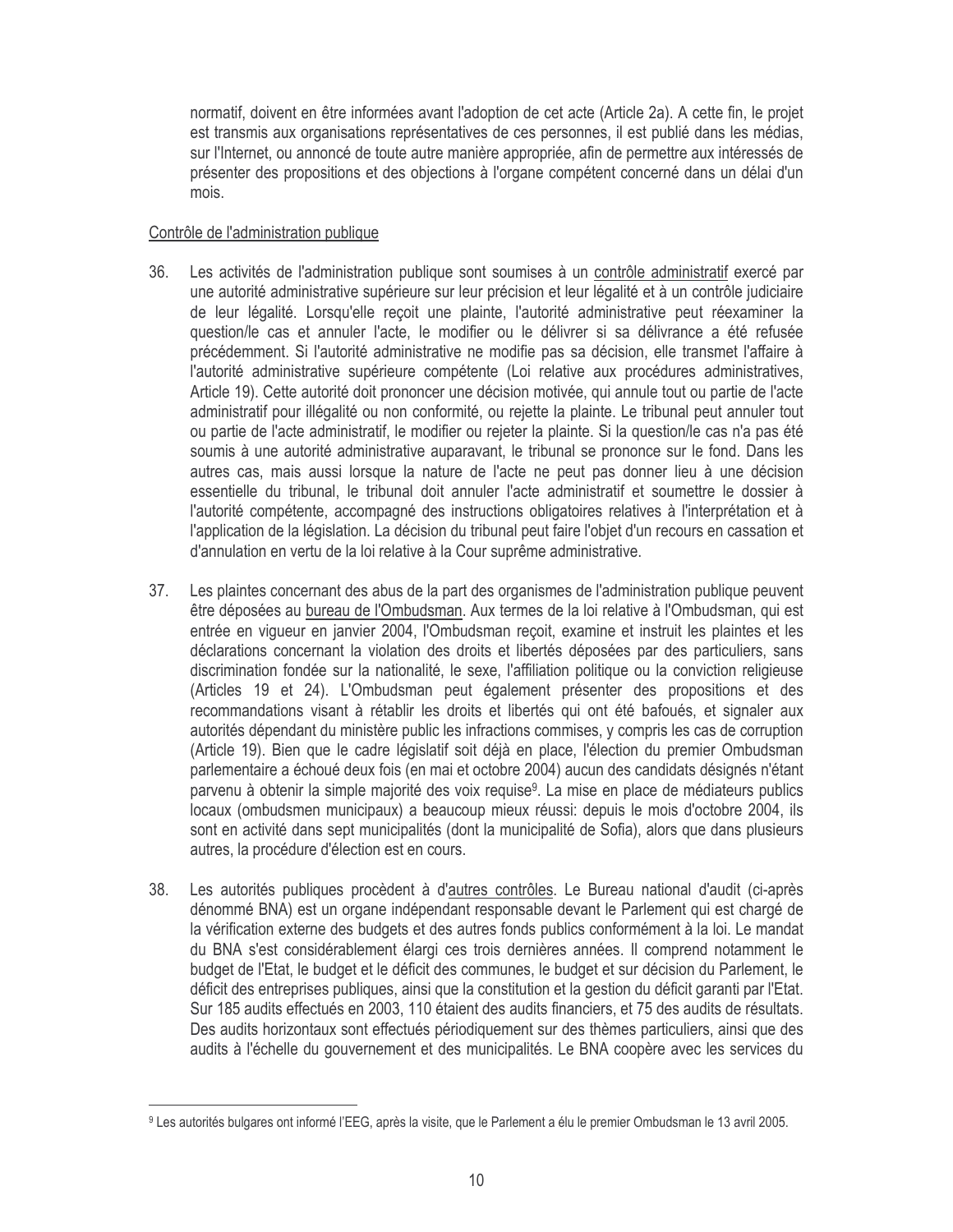contrôle financier interne, l'administration fiscale et douanière, les services répressifs et le SRF (Loi relative au bureau national d'audit, Article 7, par. 1).

# Recrutement, carrière et mesures préventives

- 39. Les conditions de recrutement des agents publics sont définies dans la Loi relative aux agents publics (ci-après dénommée LAP). En 2003, la LAP a été modifiée de sorte que tout recrutement à un poste de la fonction publique se fait sur concours obligatoire (Article 10). Une personne recrutée comme agent public doit remplir les conditions générales définies à l'article 7 (être citoyen bulgare, avoir la majorité civile, ne pas être sous le coup d'un d'interdit légal, etc.), et les conditions particulières prévues dans les actes normatifs pour occuper le poste correspondant. Le système de recrutement est décentralisé.
- 40. L'examen du casier judiciaire fait partie de la procédure de sélection et de recrutement des agents publics. En tout état de cause, l'existence d'une condamnation pour faute intentionnelle entraînant une peine privative de liberté est incompatible avec un emploi dans la fonction publique. En outre, on ne peut être nommé agent public que si l'on n'a pas été privé du droit d'occuper certains postes (LAP, Article 7, par. 1). Cette dernière mesure est la sanction pénale imposée pour infraction de corruption passive (CP, Article 37, par. 6).

## Formation

41. En vertu de la LAP, l'Institut de l'administration publique et de l'intégration européenne a été créé et doté du statut d'agence d'exécution dépendant du Ministre de la Fonction publique pour dispenser une formation et améliorer les qualifications professionnelles des agents publics (Article 35a). Les agents publics nouvellement recrutés, ainsi que ceux qui ont été promus à un poste de direction pour la première fois, suivent une formation obligatoire, y compris sur les questions d'éthique.

# Conflits d'intérêt

- 42. Les mesures visant à éviter les conflits d'intérêt et les incompatibilités sont prévues dans la LAP. Le principe directeur est que, dans l'exercice de leur fonction, les agents publics sont tenus de se comporter de manière à ne pas nuire au prestige de la fonction publique et à respecter le code de conduite des agents de l'administration publique (Article 28, par. 1). Aux termes de la LAP (Article 7, par. 2), une personne ne peut être agent public :
	- s'il existe un lien hiérarchique de direction et de contrôle avec un conjoint, un parent en ligne directe sans limite, en ligne collatérale jusqu'au quatrième degré, ou par alliance jusqu'au quatrième degré ;
	- si elle exerce l'une des activités suivantes: entrepreneur individuel, associé à responsabilité illimitée dans une société, directeur ou cadre d'une société commerciale, mandataire commercial, représentant de commerce, liquidateur ou administrateur judiciaire, membre du Parlement ou membre d'un conseil municipal ; ou
	- si elle occupe un poste de direction ou de contrôle dans un parti politique ou un autre emploi légal, à l'exception des cours dispensés dans un établissement d'enseignement.
- 43. Les agents publics sont tenus de signaler l'une des incompatibilités susmentionnées dans un délai de sept jours (Article 27). La loi établit en outre l'obligation pour chaque agent public de déclarer son patrimoine lors de sa nomination, puis chaque année pendant toute la durée de l'exercice de ses fonctions (Article 29). La soumission de faux témoignages dans les déclarations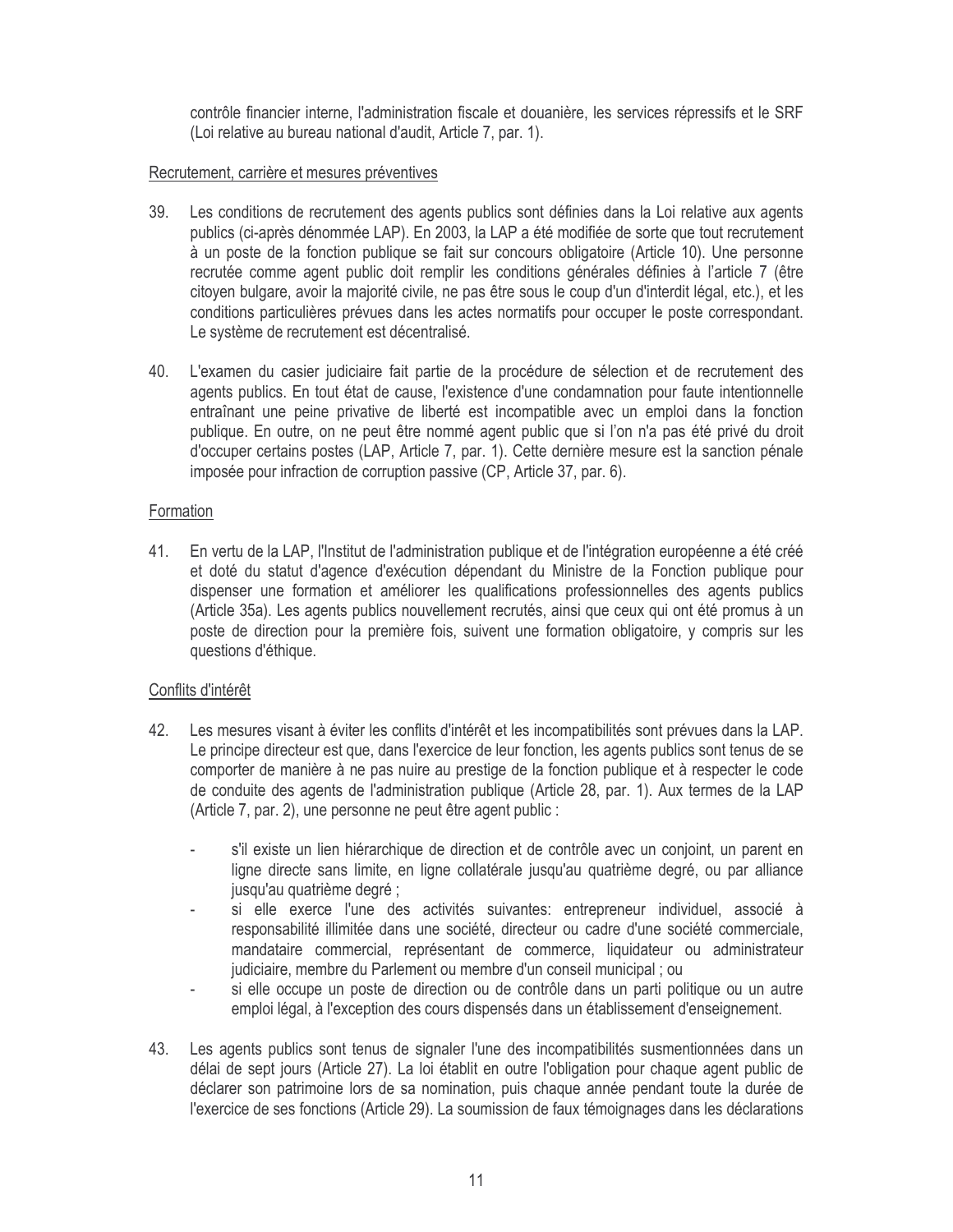établies par une loi ou un décret est incriminée par l'article 313, par. 1 du Code pénal et sanctionnée par une privation de liberté allant jusqu'à 3 ans ou par une amende. De plus, l'article 89 de la LAP prévoit la responsabilité disciplinaire (allant jusqu'au licenciement) pour nonaccomplissement ou retard dans l'accomplissement de ses fonctions officielles, y compris les obligations ci-dessus.

- 44. En 2003, le Parlement a modifié la LAP pour élargir le champ d'application du règlement relatif aux conflits d'intérêt. Les agents publics sont à présent liés par l'obligation expresse de signaler et d'éviter les conflits d'intérêt dans le cadre de l'exercice de leurs fonctions et de respecter le code de conduite (voir par. 48). Par ailleurs, il est interdit à un agent public de prendre part à l'examen, à la préparation et à la prise de décision lorsque la décision présente un intérêt pour lui-même ou pour l'un de ses proches ou si les relations qu'il entretient avec ces personnes sont de nature à mettre en doute son impartialité d'agent public (Article 29a, par. 2). Les déclarations des circonstances pouvant déboucher sur des situations de conflits d'intérêt doivent être établies chaque année. En cas de manquement, la loi prévoit le licenciement au titre de sanction disciplinaire.
- 45. La question du conflit d'intérêt est incluse dans le programme de formation de l'Institut de l'Administration Publique et de l'Intégration Européenne. Une formation spécifique sur les conflits d'intérêt est dispensée dans le cadre d'un projet conjoint soutenu par l'OCDE-SIGMA.

## Rotation et pantouflage

46. Il n'a pas été mis en place de système de rotation périodique régulière du personnel de l'administration publique considéré comme exposé à la corruption. Aucune mesure n'a été prise pour traiter le passage des agents publics dans le secteur privé. Seuls les agents du Ministère de l'Intérieur sont tenus au respect du secret sur les informations ou circonstances portées à leur connaissance dans le cadre de l'exercice de leur fonctions.

# Cadeaux

47. La règle de base concernant les cadeaux est la disposition du code pénal sur la corruption passive (Article 301, par. 1). Le code de conduite des agents de l'administration publique comporte également des restrictions concernant l'acceptation de cadeaux et de services par les agents publics. Il dispose en particulier que l'agent public ne doit pas demander ni recevoir de cadeaux, de services, d'argent, d'avantages ou d'autres avantages qui pourraient influencer l'exercice de ses fonctions ou sa prise de décision ou qui pourraient influer sur son comportement professionnel (Article 8). Il interdit aussi d'accepter des cadeaux ou des avantages qui pourraient être considérés comme la récompense d'un travail entrant dans le cadre de ses fonctions officielles. Les Règles relatives à l'organisation et aux travaux de l'Assemblée nationale (Article 8) et les Règles relatives à l'organisation et aux travaux du conseil municipal de la ville de Sofia (Article 163) contiennent des dispositions analogues. Ces règles fixent des limites à l'acceptation de cadeaux onéreux en imposant la déclaration du cadeau ou la renonciation à celui-ci.

# Code de déontologie

En juin 2004, conformément à la LAP (Article 28, par. 2), le Conseil des Ministres a adopté le 48. code de conduite des agents de l'administration publique. Le code stipule que les supérieurs immédiats doivent familiariser le personnel nouvellement recruté avec le contenu du code (Article 23). En cas d'infraction au code, il est établi une responsabilité disciplinaire conformément à la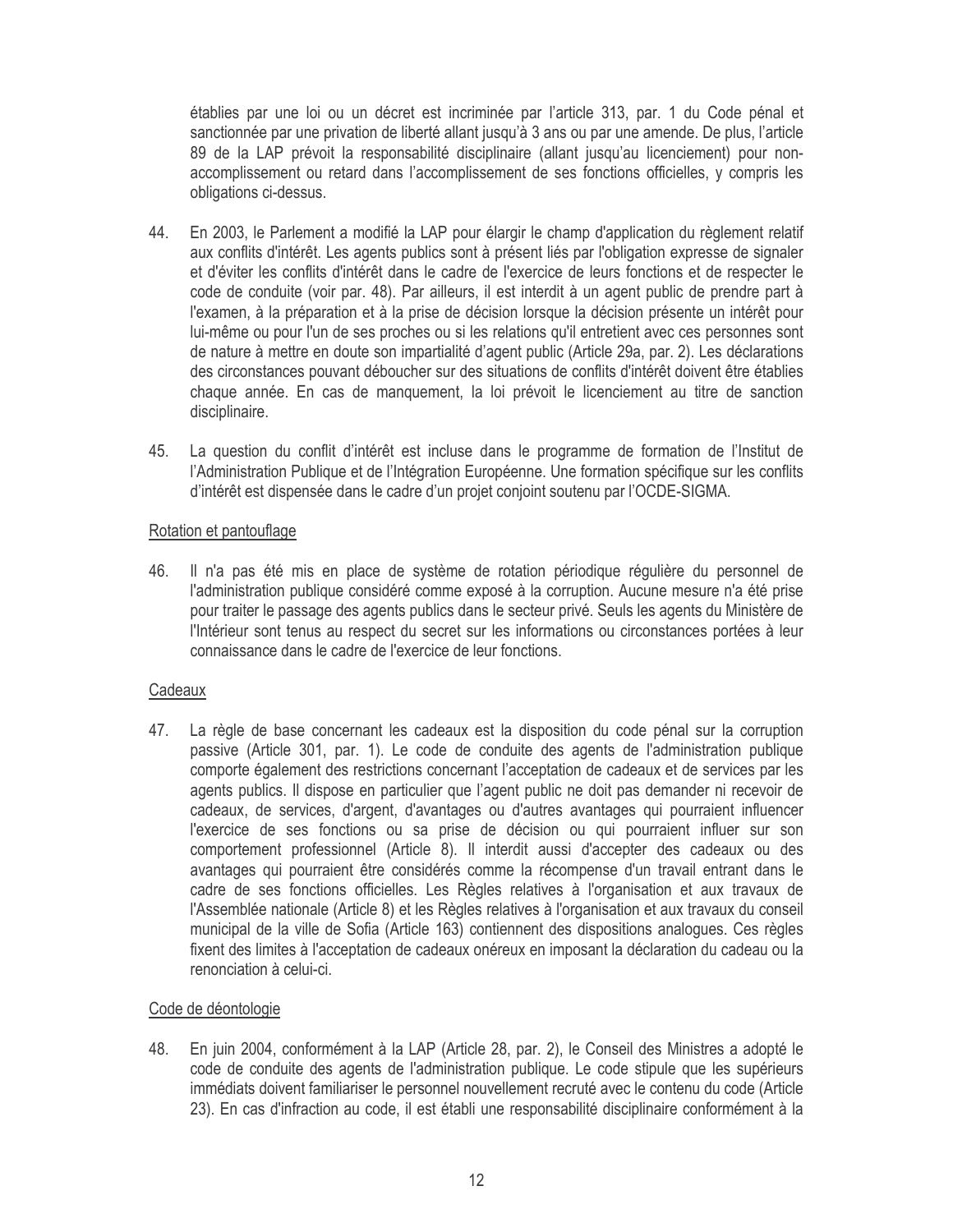LAP et au code du travail (Article 22), y compris dans les cas où un agent occupant un poste de direction, ne donne pas suite à une plainte relative à la violation du code par l'un de ses subordonnés (LAP, Article 89, par. 3). Le Code ne s'applique pas aux juges, aux procureurs, aux agents des douanes et aux employés du BNA car ces catégories ont élaboré leur propre code de conduite/déontologie.

49. Les questions de déontologie sont également traitées dans une certaine mesure par la LAP.

# Obligation de signaler les cas de corruption

- $50.$ Tout agent public est tenu de signaler immédiatement les infractions pénales aux autorités chargées de l'enquête et de prendre les mesures nécessaires pour préserver les preuves de l'infraction (CCP, Article 174, par. 2). Les inspecteurs d'Etat chargés de contrôler l'application de la législation dans la fonction publique, sont aussi tenus de signaler au parquet toute violation qui leur a été révélée au cours de leurs inspections (LAP, Article 132). Il n'a cependant été communiqué aucune information statistique à l'EEG sur les cas de signalement effectif d'infractions de corruption commises par des agents publics.
- 51. Actuellement, aucune protection destinée aux donneurs d'alerte n'est assurée aux agents publics qui signalent des cas de corruption, à l'exception des agents des services répressifs. C'est pourquoi le Ministère de l'Intérieur a mis en place des mesures afin de garantir l'anonymat des agents qui fournissent des informations sur des cas de corruption. C'est généralement le directeur du service correspondant qui signe ces documents de "signalement".

## Procédures disciplinaires

- 52. Des conseils disciplinaires spécialement conçus traitent des procédures disciplinaires engagées contre des agents publics au sein de leurs organismes respectifs. La composition et les fonctions de ces conseils sont définies par la LAP (Articles 95-96). Les sanctions disciplinaires existantes (également imposées pour violation du code de conduite) sont les suivantes: observation, blâme, suspension de promotion d'avancement pendant une période pouvant aller jusqu'à un an, rétrogradation pour une période de 6 mois à 1 an et licenciement (LAP, Article 90). Pour une seule et même infraction disciplinaire, une seule sanction peut être prononcée.
- 53. L'imposition de sanctions disciplinaires n'empêche pas d'établir toute autre forme de responsabilité, y compris la responsabilité pénale (LAP, Article 89, par. 4). Dans tous les cas où des poursuites pénales sont engagées contre un agent public pour infractions pénales commises dans l'exercice de ses fonctions d'agent public, il/elle doit être suspendu temporairement (LAP, Article 100, par. 2). Si l'infraction disciplinaire constitue également une infraction pénale ou administrative qui a été sanctionnée par une peine ou une sanction administrative, la période d'application d'une sanction disciplinaire (deux mois à compter de la date à laquelle l'infraction a été découverte et au plus tard un an après la commission de l'infraction) commence à l'entrée en vigueur de la peine ou de la sanction (LAP, Article 94). Une Commission spéciale du Ministère de la Fonction publique tient le registre des agents publics frappés de sanctions disciplinaires, qui contient également les infractions au code de conduite. Ces informations sont transmises au Registre par les Inspections des Ministères respectifs.

#### **Analyse**  $b.$

L'EEG se félicite des efforts déployés par les autorités bulgares pour mettre en place et appliquer 54. un programme national de lutte contre la corruption ambitieux, à facettes multiples qui couvre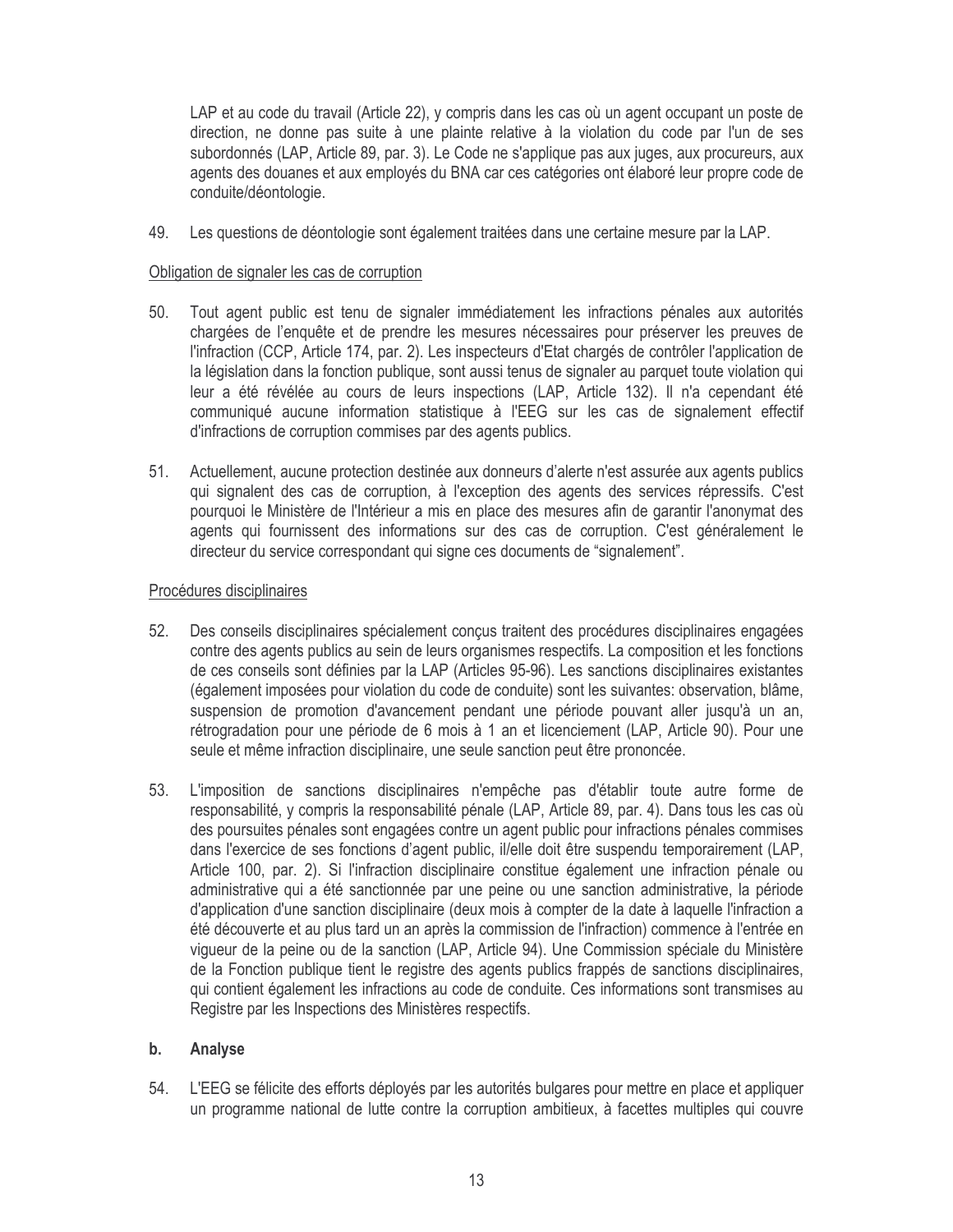l'intégralité du spectre institutionnel, dont le judiciaire, le contrôle fiscal et financier, les douanes, les institutions publiques, etc. L'EEG reconnaît également qu'un système approprié de planification et de coordination des différentes activités envisagées par le Programme a été mis en place sous la responsabilité de la Commission Anti-Corruption qui dépend du Ministre de la Justice.

- En dépit de ce qui précède, l'EEG a constaté que jusqu'ici, les efforts de la Bulgarie en matière 55. de lutte contre la corruption ont porté presque exclusivement sur des réformes au niveau national de sorte que le besoin de réformes au niveau régional et municipal est resté au second plan. L'EEG reconnaît que les premiers efforts de réforme d'un pays ont souvent une orientation essentiellement nationale et que les réformes engagées au niveau central sont le moyen le plus efficace de lancer un programme d'action spécifique. Toutefois, l'EEG pense que, étant donné l'état actuel des réformes au niveau national, il faut encourager la Bulgarie à intensifier ses efforts sur les mesures anti-corruption au niveau régional et municipal. Pour atteindre cet objectif, il conviendrait de procéder à l'évaluation des domaines vulnérables au sein de l'administration régionale/municipale, de définir les priorités, d'élaborer des stratégies, de mettre en œuvre des réformes spécifiques et d'examiner les résultats obtenus. L'EEG recommande donc de mettre en place des programmes anti-corruption à l'intention de l'administration publique au niveau local et régional, en complément des programmes/réformes mis en œuvre au niveau national.
- 56. L'un des grands problèmes auxquels se heurte la Bulgarie réside dans le fait que les efforts de prévention et de lutte contre la corruption ne sont pas percus comme importants pour améliorer la vie quotidienne des simples citoyens. L'EEG pense qu'une méthode efficace pour attirer l'attention et insister sur l'importance des dommages causés par la corruption dans l'administration publique consisterait à sensibiliser davantage le public aux conséquences budgétaires dans la mesure où elles affectent le simple citoyen. Par exemple, la Bulgarie pourrait envisager de lancer une campagne de sensibilisation du public pour démontrer la relation directe entre la nécessité pour le gouvernement d'un recouvrement efficace des recettes (impôts, droits de douane, amendes et taxes) et la nécessité de contrôler les dépenses. De même, il serait utile de mettre en place des outils d'évaluation permettant de mesurer si les efforts de réforme de l'administration publique ont un effet positif en faveur de la lutte contre la corruption. Des critères de référence pourraient être définis et le champ d'application, la méthode et les résultats de ces évaluations pourraient être rendus publics. L'EEG recommande donc de sensibiliser les citoyens aux réformes anti-corruption de l'administration publique dans la mesure où elles les concernent.
- L'EEG considère que l'institution de l'Ombudsman pourrait jouer un rôle important pour détecter 57. et combattre la corruption qui est l'un des aspects des abus administratifs des pouvoirs publics. A cet égard, l'EEG a appris avec préoccupation que, si la Bulgarie a adopté la législation nécessaire pour créer le bureau de l'Ombudsman, les tentatives d'élection du premier Ombudsman parlementaire ont échoué à deux reprises.<sup>10</sup> De l'avis de l'EEG, c'est probablement le signe de défauts dans la conception de cette nouvelle institution, qui devraient être corrigés. Le souci de l'EEG est d'avoir un bureau qui remplisse les fonctions prévues par le cadre législatif d'Ombudsman. En conséquence, l'EEG observe que les autorités de la Bulgarie devraient prendre toutes les mesures nécessaires afin de garantir que l'institution de l'ombudsman puisse répondre efficacement aux objectifs définis dans la loi de 2004 relative à l'Ombudsman.

<sup>&</sup>lt;sup>10</sup> Cf. note n°9.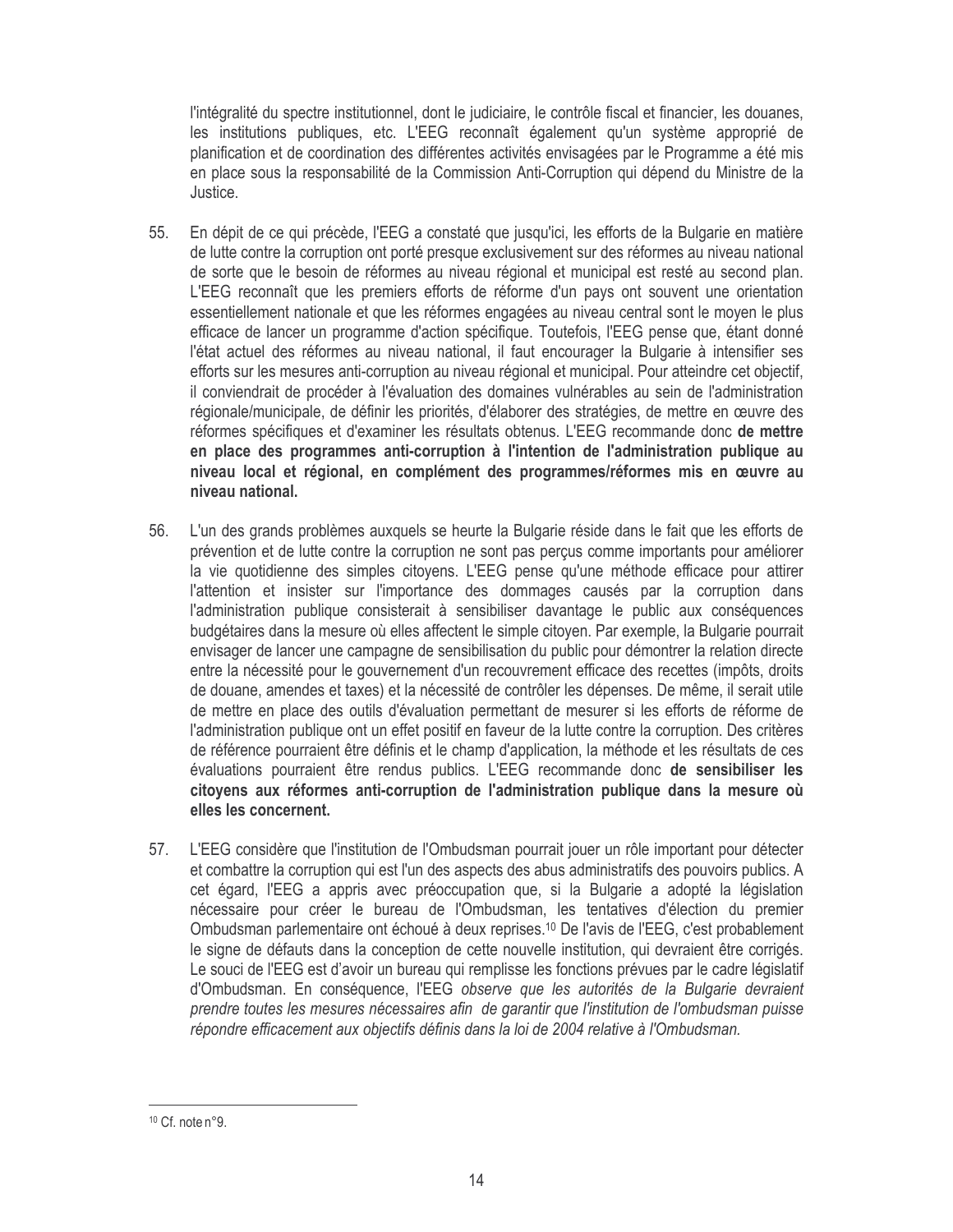- 58. L'EEG a cru comprendre que les réformes de l'administration publique occupent une place prioritaire pour la Bulgarie. Il a été rappelé à plusieurs reprises à l'EEG qu'il est largement admis que les efforts visant à atteindre l'objectif de bonne gestion des affaires publiques portent à juste titre sur les questions de gestion et les questions administratives et sur la mise en place de relations de travail saines entre dirigeants et employés. L'EEG pense que l'on pourrait progresser de manière sensible en harmonisant les conditions de recrutement et d'emploi des agents publics avec les conditions généralement pratiquées dans le secteur privé. Ces efforts pourraient consister notamment à publier les offres d'emploi dans l'administration publique, à identifier les qualifications nécessaires, à décrire les salaires et les avantages des postes, à présenter les possibilités et les conditions d'avancement, et à expliquer, en termes concrets, les procédures et les délais nécessaires à l'obtention d'un emploi dans le secteur public.
- 59. La Bulgarie fait porter actuellement tous ses efforts sur les réformes gouvernementale et la privatisation des fonctions qui relevaient autrefois du gouvernement. La diversification et la complexité de l'économie augmentent d'autant les possibilités de s'enrichir. L'EEG note la pratique bien établie dans certains pays qui consiste à demander aux agents publics d'établir une déclaration périodique de revenus et de patrimoine : c'est un instrument dissuasif de la corruption et un moyen d'encourager la confiance du public à l'égard des agents publics et des décisions prises par le gouvernement. A cet égard, l'EEG note que la LCS semble fournir la base d'un système de renseignement financier et d'un mécanisme de contrôle des conflits d'intérêt appropriés, tous deux accompagnés de sanctions dans les cas de non-conformité. L'EEG se félicite des mesures prises par les autorités bulgares pour promouvoir la prise de conscience dans le domaine des conflits d'intérêt en organisant une formation.
- 60. Comme déjà mentionné dans la partie descriptive du rapport, l'EEG a cru comprendre qu'il n'existe pas de règles ni de directives spéciales pour les cas où les agents publics passent du secteur public au secteur privé et elle a été informée que ces situations se sont produites à de nombreuses occasions. L'obligation de réserve applicable aux agents publics et la pénalisation du délit d'initié peuvent avoir un effet préventif sur les situations de conflits d'intérêt, mais les aspects éthiques de ces situations ne sont pas obligatoirement pris en considération (la situation peut être légale mais ne pas être conforme aux règles d'éthique). L'EEG trouve cette situation préoccupante, en particulier à un moment où les fonctions publiques se rapprochent du secteur privé. En conséquence, l'EEG recommande d'adopter des règles/directives claires pour les cas où des agents publics passent dans le secteur privé, afin d'éviter des situations de conflits d'intérêts.
- 61. L'EEG a en outre noté que les autorités bulgares n'ont pas envisagé la rotation de certaines catégories de personnel particulièrement exposées aux risques de corruption. Toutefois, une possibilité de rotation périodique serait utile dans les secteurs de l'administration publique particulièrement vulnérables à la corruption, comme les douanes. Par conséquent, l'EEG recommande d'envisager l'introduction d'un principe de rotation des personnels les plus exposés au risque de corruption.
- 62. De l'avis de l'EEG, la taille relativement faible de la bureaucratie gouvernementale peut avoir pour conséquence imprévue de décourager le signalement d'éventuels actes répréhensibles, en particulier en l'absence de règles ou de pratiques capables de garantir la confidentialité et la protection des informateurs. L'EEG note que malgré l'obligation faite aux agents publics de signaler les soupcons d'infractions de corruption, il n'a été fait état d'aucun cas de signalements de ce type. De même, on ne dispose pas d'information sur les sanctions qui auraient été prononcées pour défaut de signalement. L'EEG pense que la définition d'un cadre de protection des informateurs renforcerait sensiblement les efforts visant à prévenir et à détecter la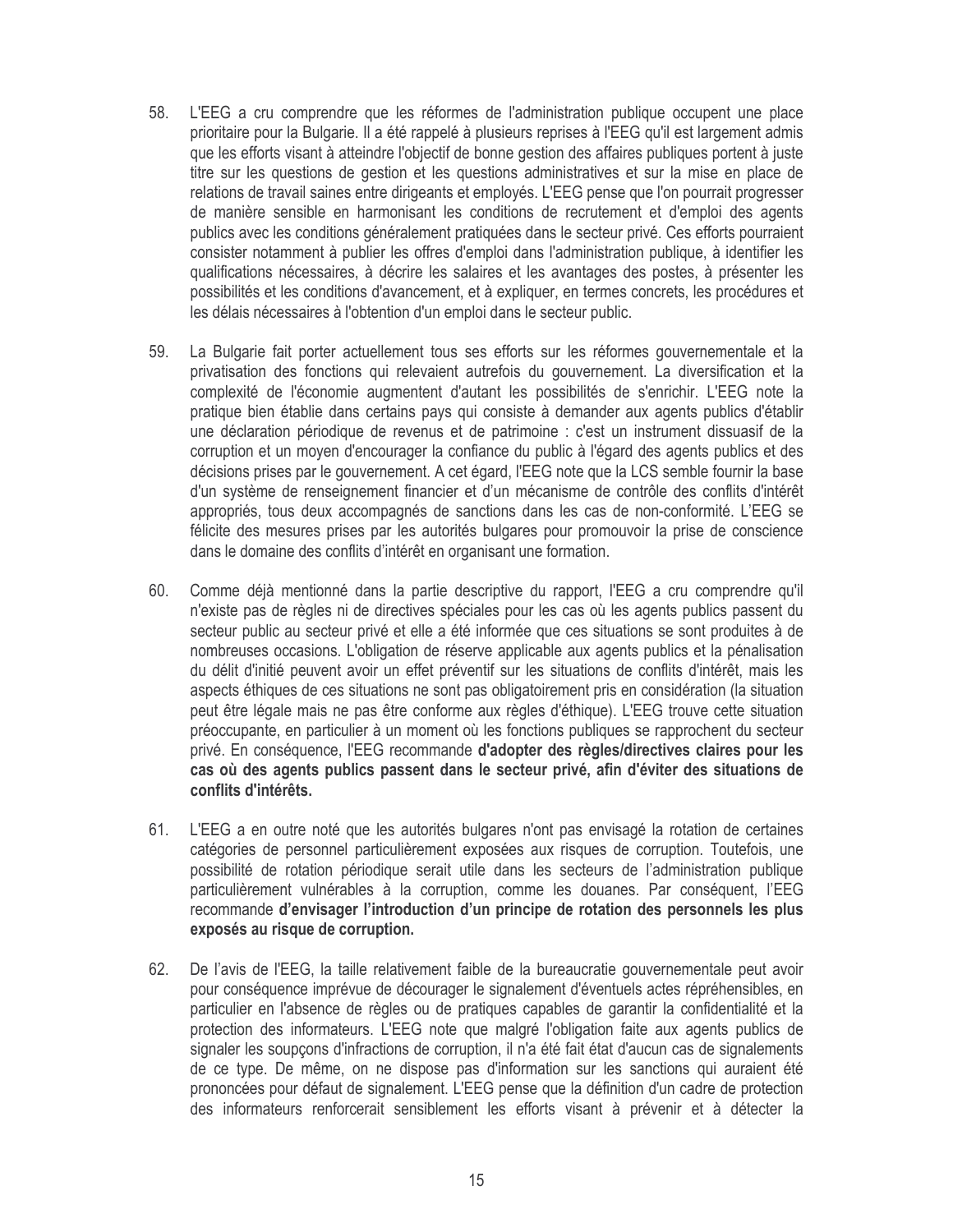corruption. Elle recommande donc d'instaurer un système approprié de protection de ceux qui signalent de bonne foi des soupçons de corruption dans l'administration publique, et de mettre en place une formation des agents publics afin de les inciter à signaler de tels soupçons.

#### IV. THEME III - PERSONNES MORALES ET CORRUPTION

#### Description de la situation  $a<sub>z</sub>$

## Définition générale

- 63. Il existe trois catégories de personnes morales: les sociétés commerciales, les entreprises publiques et les organisations à but non lucratif. Certaines institutions publiques ont également le statut de personnes morales. Le droit commercial (ci-après dénommé DC) réglemente l'activité des catégories de sociétés commerciales suivantes: sociétés en nom collectif, sociétés en commandite simple, sociétés à responsabilité limitée, sociétés par actions et sociétés en commandite par actions. Les définitions des principaux types de sociétés commerciales sont les suivantes:
	- La société en nom collectif est une société constituée de deux personnes au moins dans le but d'exercer une activité commerciale sous un nom social commun, dont les associés sont conjointement et solidairement responsables et leur responsabilité est illimitée (DC, Article 76):
	- La société en commandite simple est une société constituée d'éléments d'association entre deux personnes au moins dans le but d'exercer une activité commerciale sous un nom social commun, dont un ou plusieurs associés sont conjointement et solidairement responsables et leur responsabilité est illimitée, la responsabilité des autres associés ne dépassant pas le montant de leur apport (DC, Article 99);
	- La société à responsabilité limitée peut être constituée par une ou plusieurs personnes qui sont responsables des obligations de la société à hauteur de leur contribution au capital social de la société (DC, Article 113). Le capital social d'une société à responsabilité limitée ne peut pas être inférieur à 5.000 Levs (2.500 Euros), et il est composé des parts des associés, d'une valeur minimale de 10 Levs (5 Euros); et
	- La société par actions est une société dont le capital est divisé en actions. La société est responsable sur ses actifs auprès de ses créanciers (DC, Article 158). La société par actions peut être fondée par une ou plusieurs personnes physiques ou morales (les personnes ayant fait l'objet d'une liquidation judiciaire ne peuvent être créateurs). Le montant minimum du capital d'une société par actions est de 50.000 Levs (25.000 Euros). Le montant minimum du capital requis pour exercer une activité bancaire, d'assurance ou d'assurance maladie volontaire est déterminé par une législation distincte (DC, Article 161)

Dans les cas prévus par la loi, les sociétés ne peuvent exercer un certain type d'activité commerciale qu'après octroi d'une autorisation délivrée par un organisme d'Etat (par exemple pour exercer l'activité de courtier en valeurs mobilières (DC, Article 119, par. 4.3)).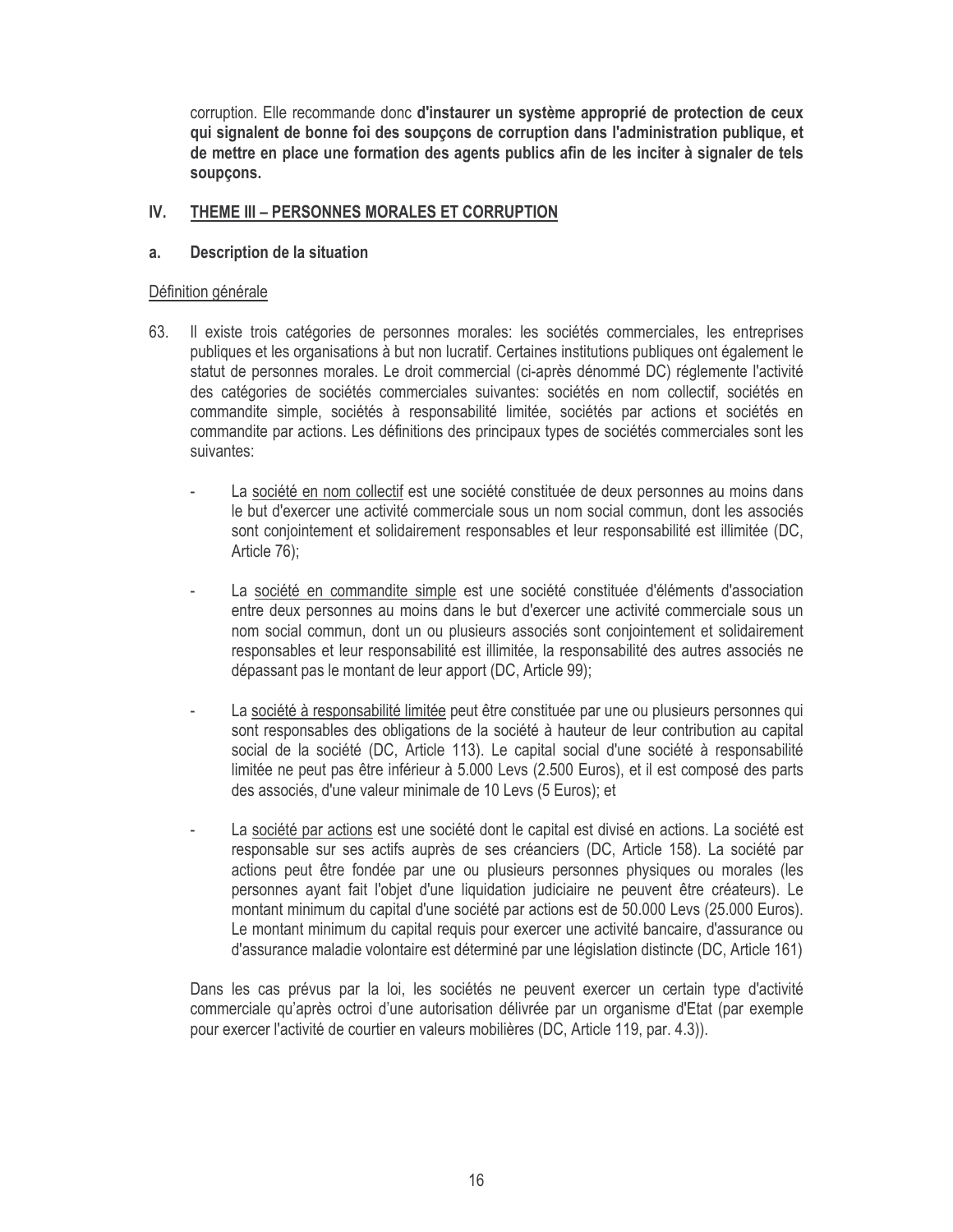# Constitution

64. Les conditions requises pour la constitution dépendent de la catégorie de personne morale. Une société doit normalement signer les documents et les statuts constitutifs, payer les parts souscrites (au moins le minimum légal), et élire des organes de direction. Les sociétés commerciales peuvent être constituées par des personnes physiques ou morales bulgares ou étrangères (DC, Article 65). Elles acquièrent le statut de personne morale dès leur immatriculation au registre du commerce tenu par le tribunal d'instance du lieu où se trouve le siège de la société (DC, Article 67).

# Inscription et mesures visant à assurer la transparence

- L'enregistrement des sociétés commerciales est effectué par un seul juge qui vérifie les 65. documents présentés et qui décide d'accorder ou de refuser l'enregistrement dans un délai de 30 jours. Les registres et les dossiers sont généralement accessibles au public, de sorte que quiconque peut effectuer une enquête ou demander la copie d'un document figurant dans le registre (code de procédure civile, Article 492). Néanmoins, le fait que registres soient sur support papier et que le système ne soit pas centralisé entraîne des retards importants. Les représentants d'ONG qu'a rencontrés l'EEG ont critiqué cette situation, car pour obtenir des informations sur le statut d'une personne morale donnée, il faut effectuer plusieurs longs déplacements pour présenter la demande d'information et se procurer l'information une fois qu'elle est disponible.
- En 2001, une Task Force a été chargée d'élaborer des propositions en vue de réformer le 66. système actuel d'immatriculation. Sur la base des recommandations formulées par la Task Force, le Conseil des Ministres a adopté deux décisions: en mars 2004, un plan d'action pour la mise en œuvre du document de principe sur l'administration électronique, présentant une réforme du système d'enregistrement en quatre étapes,<sup>11</sup> et en avril 2004, la création d'un groupe d'experts chargé d'élaborer une stratégie en vue de la création d'un registre électronique central des personnes morales et d'un centre des registres électroniques. Le groupe d'experts, sous la présidence du Ministre de la Justice et composé de représentants d'institutions publiques et d'ONG, a préparé un projet de création d'un registre central du commerce et d'un registre central des personnes morales sans but lucratif qui seraient fusionnés en un registre central des personnes morales. Il est également prévu, à long terme, de créer un centre des registres électroniques qui comprendrait les registres précités et divers autres registres. Il reste néanmoins à inscrire cette proposition à l'ordre du jour du Conseil des Ministres.

# Limitations imposées à l'exercice de leurs fonctions par des personnes morales

67. Un système de retrait de droits a été mis en place, en vertu duquel une personne physique peut être privée du droit d'exercer certaines fonctions publiques ou certaines professions ou activités (y compris un poste de direction dans une personne morale) pendant une période pouvant aller jusqu'à trois ans, si le poste en question ou l'exercice de l'activité sont incompatibles avec la nature de l'infraction commise (CP, Article 37, par. 1, points 6 et 7). Cette sanction est appliquée dans les cas aggravés de corruption (CP Article 302, par. 4a-b).

<sup>11</sup> Etape 1 - création du registre central des personnes morales sans but lucratif (délai mai 2004); Etape 2 - création du registre central du commerce (délai mai 2005); Etape 3 – création du registre central des personnes morales (délai octobre 2005); et Etape 4 – création du Centre des registres électroniques (à partir d'octobre 2005).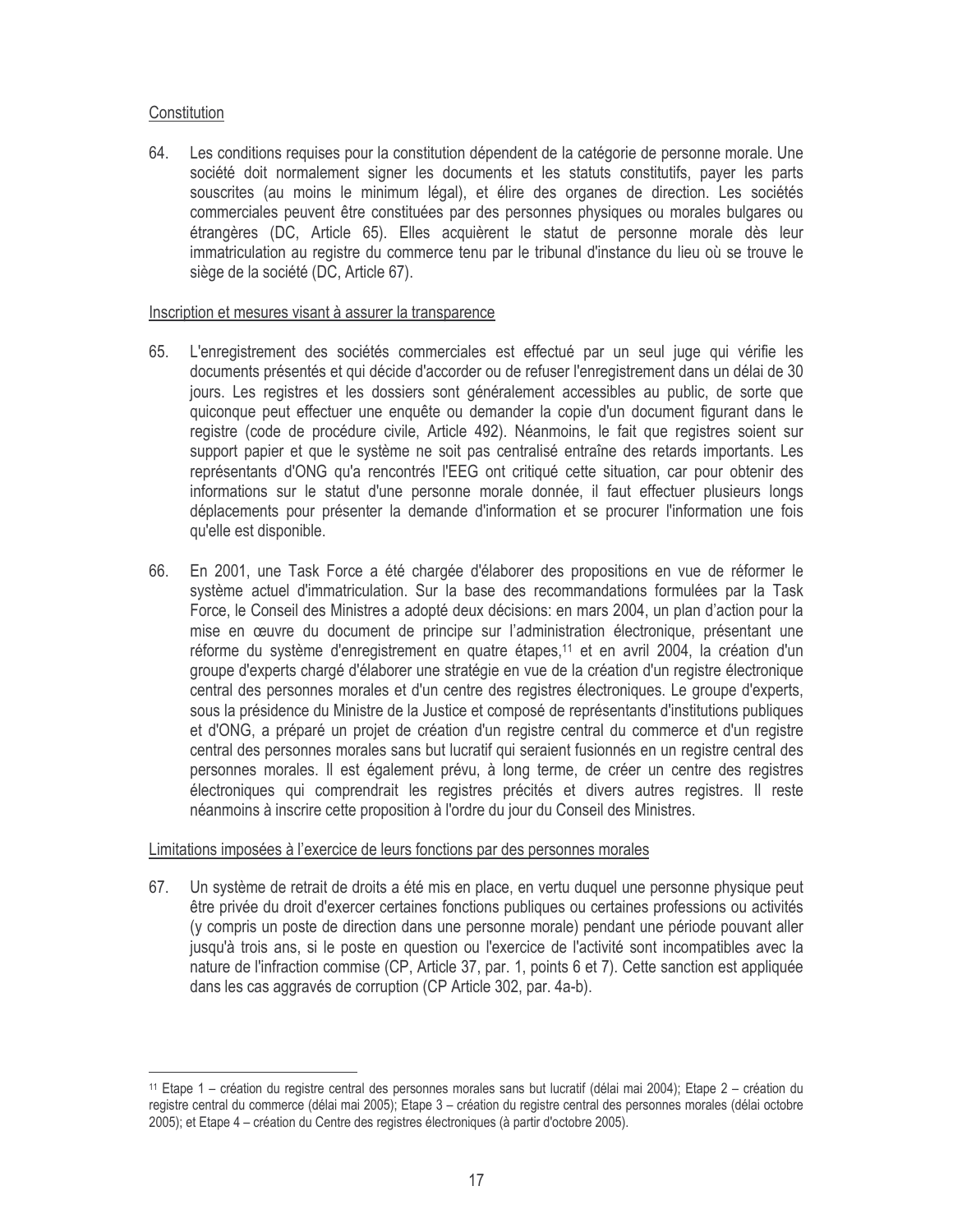## Législation relative à la responsabilité des personnes morales

- 68. Actuellement, seule la responsabilité civile s'applique aux personnes morales en cas de corruption (c'est-à-dire l'engagement d'une action civile pour "dommage non autorisé"). Les contrats influencés par la corruption peuvent également être annulés au cours de la procédure civile. Aucune statistique n'a cependant été présentée à l'EEG au sujet de l'application de la procédure précitée aux cas de corruption.
- 69. En juin 2003, une stratégie a été élaborée en vue d'établir la responsabilité administrative des personnes morales pour corruption et autres infractions. En vertu de cette stratégie, le Ministère de la Justice a préparé fin 2004, un projet de modification du Code de procédure administrative (ci-après dénommé CPA) en vue d'instaurer le principe de la responsabilité administrative des entreprises. Selon les autorités bulgares, ces projets de modifications devaient être présentés prochainement au Conseil des Ministres pour approbation.<sup>12</sup>
- 70. La responsabilité des personnes morales pour infraction administrative a été établie dans plusieurs lois spécialisées (LMML, Loi relative aux mesures de lutte contre le financement du terrorisme, et Loi sur la comptabilité). Selon l'infraction et la loi enfreinte, les sanctions (amendes) vont de 100 Levs à 100.000 Levs (de 50 à 50.000 Euros). La sanction la plus sévère est imposée au titre de la LMML (50.000 Levs au plus, soit 25.000 Euros) et de la loi sur les marchés publics (100.000 Levs au plus, soit 50.000 Euros).
- 71. Aucune des lois précitées ne prévoit de sanction de restriction ou d'interdiction d'exercer une activité commerciale pour les personnes morales.

# Déductibilité fiscale

72. Le droit fiscal n'autorise pas la déduction de tout paiement illégal au sens du code pénal (y compris les pots-de-vin et autres frais liés aux infractions de corruption). Le droit fiscal ne comporte toutefois pas d'interdiction explicite de déduire des impôts les sommes utilisées pour « faciliter » des paiements (commissions occultes) ou verser des pots-de-vin.<sup>13</sup> D'après les discussions avec les autorités bulgares et les professionnels, il est généralement entendu que toute tentative de déduire des pots-de-vin ou de petites commissions occultes entraîne la responsabilité administrative ou pénale. C'est pourquoi si une société a recours à des paiements illégaux, ceux-ci n'entrent pas dans la comptabilité (caisse noire).

## Administration fiscale

73. Le code des procédures fiscales (ci-après dénommé CPF) réglemente la structure, les organes et les pouvoirs de l'administration fiscale. Il contient également des dispositions relatives à la collecte d'information, ainsi qu'à la détection des personnes, des revenus, des biens et à la coopération avec d'autres autorités nationales et municipales. Les agents des impôts sont tenus de signaler aux services répressifs les soupcons d'infraction, y compris les infractions de corruption (voir le par. 51). Cette obligation s'étend également aux cas de falsification de documents (CPF, Article 87, par. 4). Par ailleurs l'administration fiscale est tenue de mettre en

<sup>&</sup>lt;sup>12</sup> Le Projet de Code des procédures administratives, y compris les amendements à la Loi sur les Infractions administratives et les Sanctions qui traite de la responsabilité des personnes morales pour des crimes, a été approuvé par le Conseil des ministres le 20 janvier 2005 et soumis au Parlement le 14 février 2005. En vertu de ce projet, le montant maximum de l'amende envisagée pour une personne morale est de 1.000.000 Levs (500.000 Euros).

<sup>13</sup> La loi relative à l'impôt sur le revenu des sociétés (Article 23, par. 2) prévoit une liste de paiements déductibles, qui ne comprend pas les commissions occultes ni les pots-de-vin.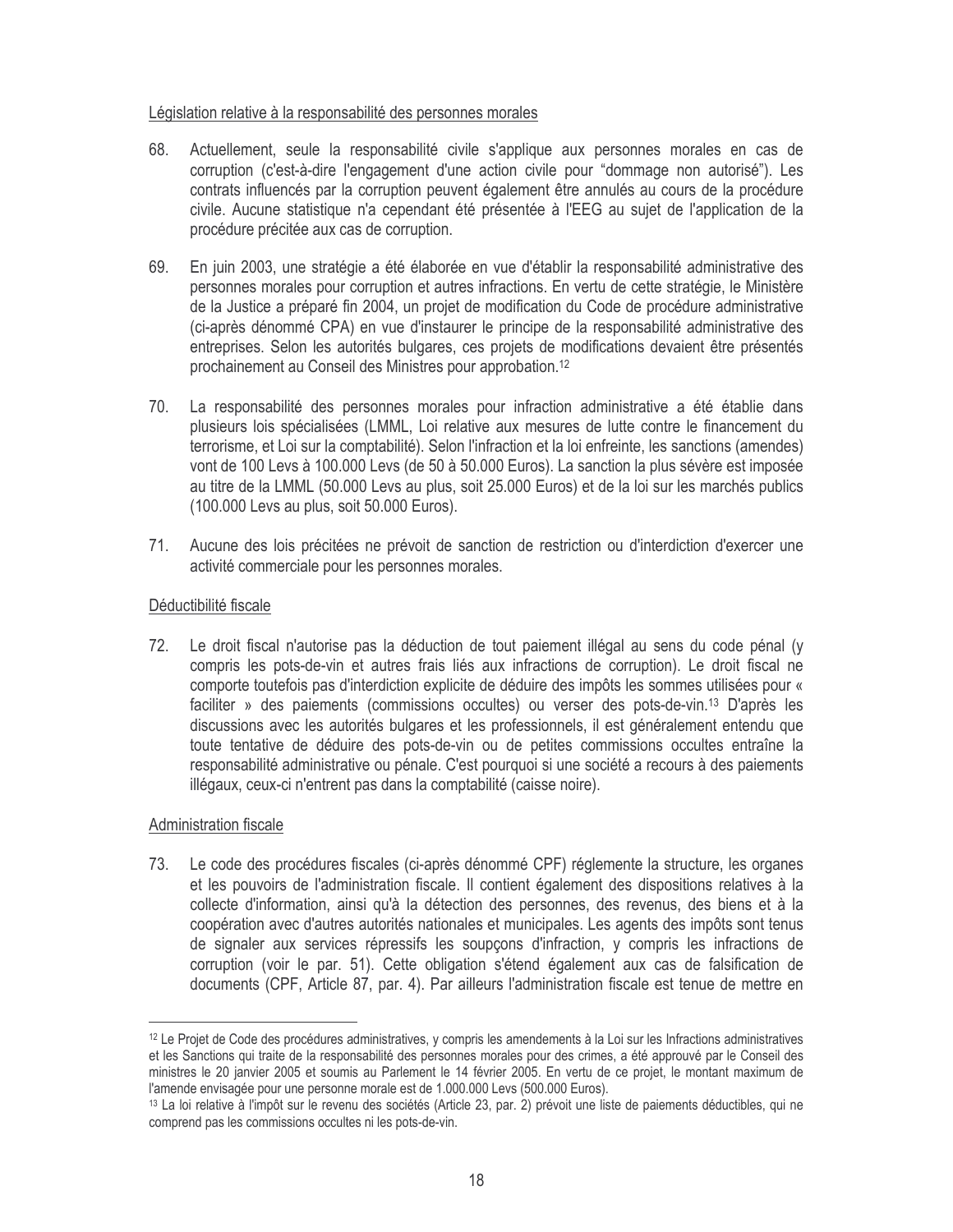œuvre des mesures de prévention et de détection des actions liées au blanchiment d'argent, conformément à la LMML susmentionnée (Article 3, par. 2). L'EEG a noté que l'obligation légale pour les agents des impôts de signaler les soupçons d'infractions pénales aux services répressifs concernés ou au parquet, leur permet de contribuer de manière efficace et coordonnée à la lutte contre la corruption. De fait, conformément à cette obligation, l'administration fiscale a signalé de nombreux cas à la police et au parquet.

74. Les articles 12 et 12a du CPF concernent la divulgation de faits et de preuves représentant un secret fiscal. En 2002, des modifications ont été apportées au CPF afin de permettre aux services répressifs d'accéder rapidement aux données fiscales classées secrètes. Le chapitre révisé stipule que les services de police concernés peuvent demander au tribunal d'ordonner la divulgation de données fiscales classées secrètes, lorsque c'est nécessaire pour l'exercice de leurs fonctions. Dans ce cas, le tribunal, siégeant à huis clos, se prononce sur l'autorisation de divulgation dans un délai de 24 heures.

## Règles comptables

- 75. Toutes les catégories de personnes morales ont l'obligation de tenir une comptabilité ou des livres de comptes. La loi sur la comptabilité (Articles 42-46) réglemente la conservation des informations comptables. Différentes durées de conservation sont envisagées selon le type de document comptable.
- 76. La responsabilité administrative et pénale est prévue en cas de négligence dans la comptabilité. En cas d'infraction aux règles relatives à la conservation des informations comptables, la loi envisage l'imposition d'une amende progressive de 100 à 5.000 Levs (de 50 à 2.500 Euros) au titre de sanction administrative (Loi sur la comptabilité, Article 47, par. 4). Les personnes physiques et morales peuvent être tenues pour responsables des infractions ci-dessus. L'utilisation de factures ou de tout autre document ou écriture comptable contenant des informations fausses ou incomplètes est sanctionnée au titre de fraude documentaire (CP, Article 212). Toute personne qui détruit, dissimule ou endommage un document dans le but de nuire à quelqu'un ou d'obtenir un avantage pour elle-même ou une autre personne, est passible d'une peine privative de liberté d'une durée maximale de trois ans (CP, Article 319).

## Rôle des comptables, auditeurs et professions juridiques

- 77. Tout citoyen est tenu de signaler les infractions aux autorités chargées de l'enguête ou autres organes de l'Etat (CCP, Article 174, par. 1). De plus, selon l'Article 3 du LMML, les comptables, les auditeurs et les professions juridiques ont l'obligation d'adresser au SRF leurs soupcons de blanchiment d'argent. La responsabilité pénale s'applique dans les cas de non-conformité à l'obligation fiscale avec la participation d'experts comptables (CP, Article 257) ainsi que dans les cas où les experts comptables agréés ou les auditeurs certifient des rapports annuels qui contiennent de fausses informations (CP, Article 260, par. 2).
- 78. Aux termes de la Loi relative au contrôle financier indépendant, la profession de commissaire aux comptes agréé est indépendante dans le cadre fixé par la loi (Article 4). Dans l'exercice de leur activité, les commissaires aux comptes doivent respecter le code de déontologie adopté par l'Institut des experts comptables agréés (Article 7), ainsi que les normes internationales de vérification des comptes (Article 5, par. 3). Un candidat au poste de commissaire aux comptes ne peut pas avoir été condamné pour certaines infractions financières, dont la fraude et le trafic d'influence dans le secteur privé (Article 15). En ce qui concerne les audits, tout commissaire aux comptes qui ne respecte pas les exigences des normes internationales de vérification des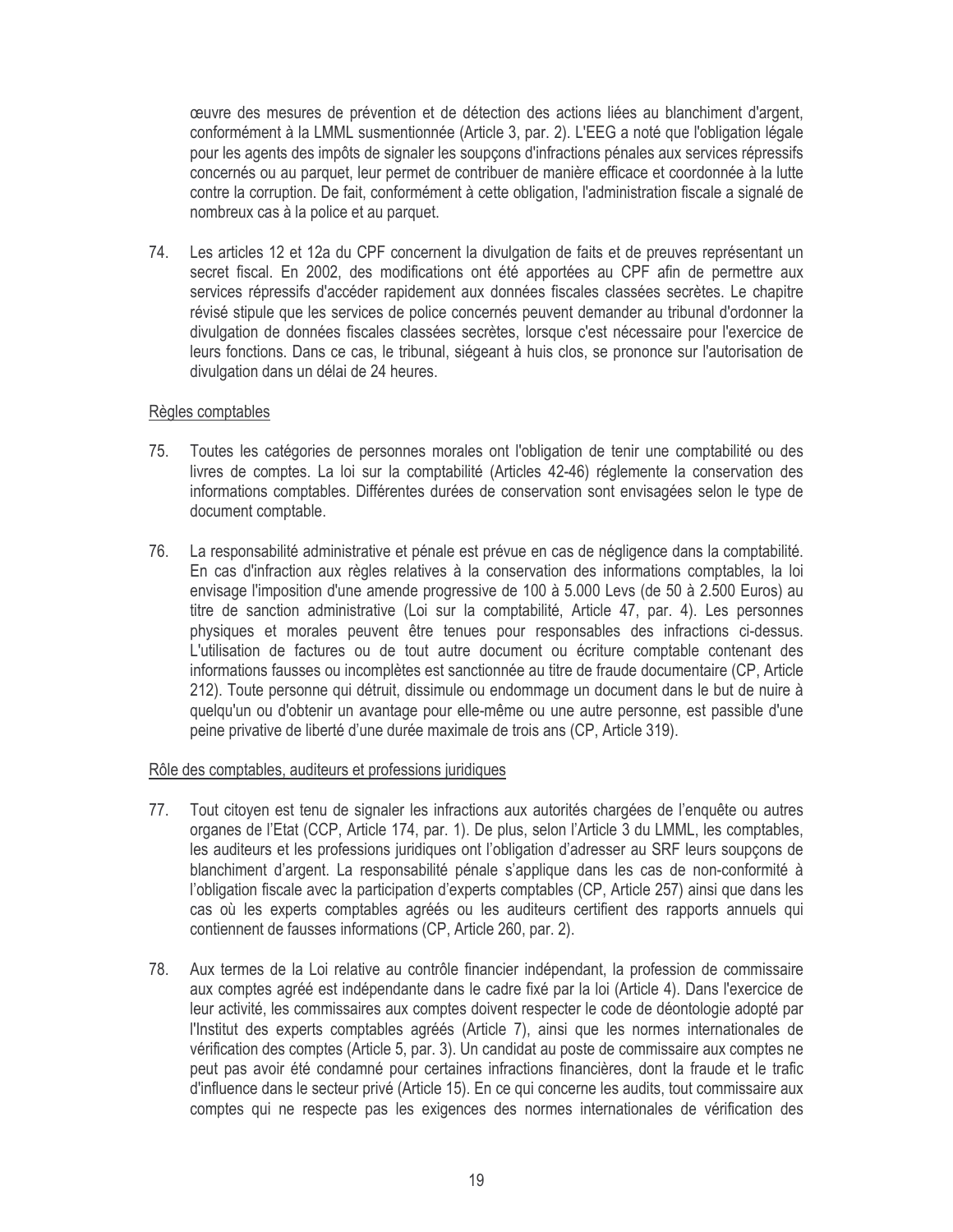comptes ou du code de déontologie susmentionné est passible d'une amende de 3.000 Levs (1.500 Euros) au plus, ou de la privation du droit à effectuer un audit indépendant pendant deux ans pour la première infraction, et jusqu'à trois ans pour chaque infraction suivante. Tout cabinet d'audit qui ne respecte pas les règles est passible d'une amende pouvant aller jusqu'à 5.000 Levs (2.500 Euros) ou de la privation du droit à effectuer un audit indépendant pendant deux ans pour la première infraction, et trois ans pour chaque infraction suivante. Ces sanctions administratives sont établies par un Conseil Disciplinaire relevant de l'Institut des Experts Comptables Agréés et les sanctions sont imposées par le Conseil d'Administration de l'Institut des Experts Comptables Agréés..

79. En ce qui concerne l'obligation de signalement selon la législation anti-blanchiment, d'après les statistiques reçues par l'EEG, aucun expert comptable agréé ni un cabinet d'audit spécialisé ne figurait parmi les institutions/personnes rapportant des transactions suspectes durant les cinq dernières années. L'EEG a reçu des informations d'auditeurs représentant des entreprises privées selon lesquelles ils ont été intimidés par leurs clients en cas de découverte de pratiques illégales au cours de l'audit. Pour cette raison, au lieu de respecter leur obligation de signalement, les experts comptables agréés et les cabinets d'audit tendent à éviter de tels clients.

#### **Analyse**  $b.$

- 80. Le droit commercial bulgare donne une définition satisfaisante des personnes morales exerçant une activité à but lucratif, de leurs différentes formes, de leur fonctionnement, ainsi que des règles qui régissent les transactions avec elles. Les conditions requises pour la constitution dépendent de la catégorie, mais toutes sont soumises à une obligation d'immatriculation.
- 81. Le système actuel d'enregistrement des sociétés commerciales n'a toutefois pas été jugé satisfaisant par l'EEG. Le fait que le registre du commerce soit décentralisé et ne soit pas sous forme électronique cause de toute évidence de graves problèmes de transparence et de certitude juridique. L'un de ces problèmes est qu'il faut se rendre en personne au tribunal de grande instance concerné à chaque demande d'accès, ou d'extrait du registre. De plus, les délais relativement longs de traitement des demandes créent un risque de tentative de corruption de la part de ceux qui ont besoin d'une décision rapide. Par ailleurs, la vérification des documents contenant des pièces du registre ne peut se faire que de manière très compliquée et elle pourrait facilement être détournée pour commettre une infraction. L'EEG a cru comprendre que le registre du commerce actuel est largement considéré comme inefficace, peu fiable, dénué de transparence, et comme une source possible de corruption au sein du judiciaire. L'EEG se félicite donc des initiatives prises par les pouvoirs publics, le secteur privé et des organisations non gouvernementales en vue de réformer le registre du commerce existant. Consciente que l'existence d'un registre des personnes morales, transparent et accessible, est une mesure préventive essentielle contre l'utilisation des personnes morales pour masquer les infractions de corruption, l'EEG recommande de créer un registre central des personnes morales permettant de fournir des informations de manière fiable et rapide.
- 82. A la date de la visite de l'EEG, la Bulgarie n'avait pas encore mis en place de système satisfaisant de responsabilité des personnes morales dans le cas d'infractions de corruption et elle ne pouvait donc pas être considérée comme conforme à l'article 18 de la Convention pénale sur la corruption. L'EEG a toutefois été informée qu'un projet de loi introduisant la responsabilité administrative pour les infractions pénales, y compris la corruption, et envisageant les sanctions à l'encontre des personnes morales a été préparé et soumis au Conseil des Ministres. Le projet de loi a été présenté à l'EEG et discuté sur place avec différents interlocuteurs. A cet égard, les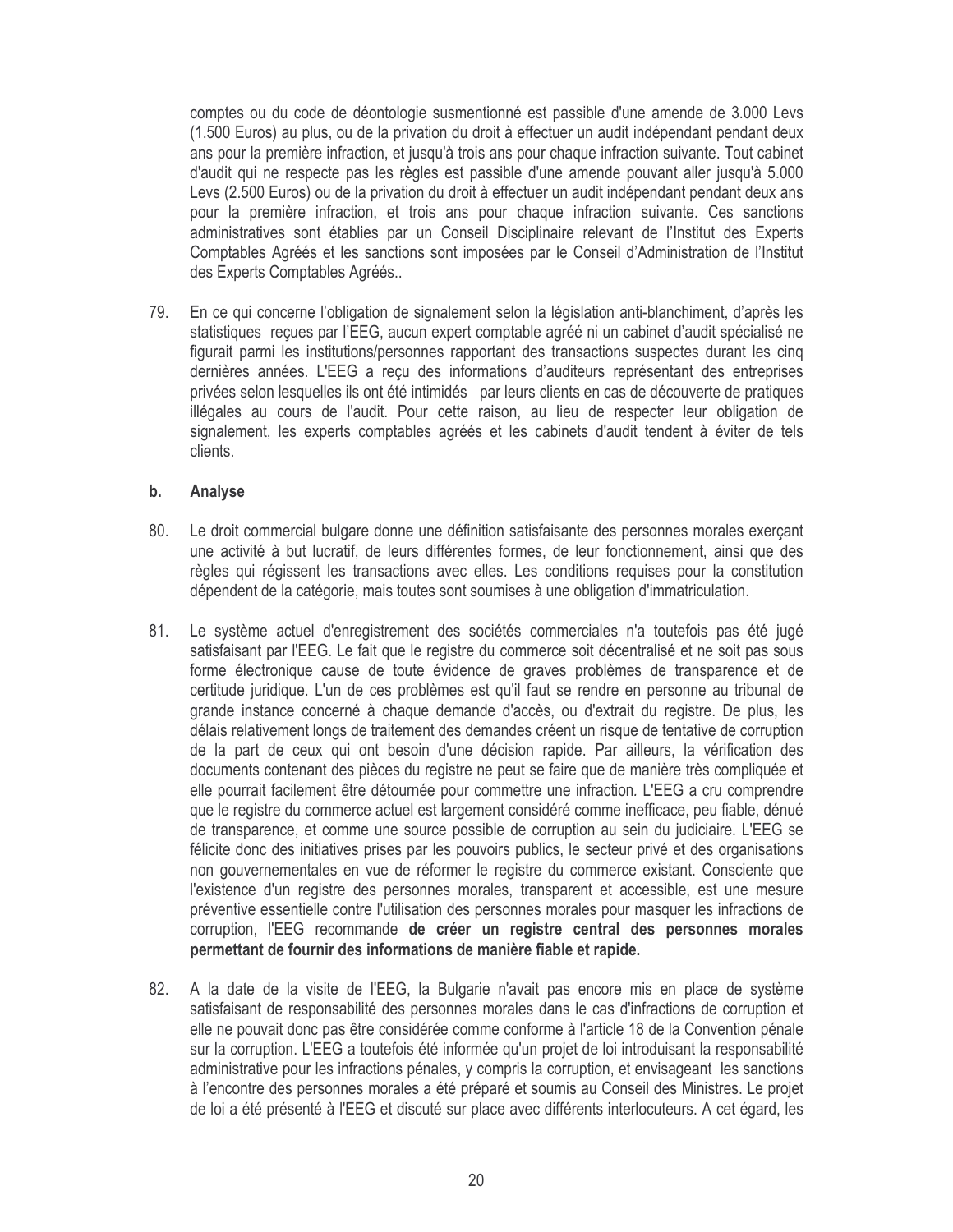représentants du judiciaire et du parquet ont exprimé des doutes quant à l'efficacité de cette nouvelle législation car elle représente une combinaison de droit pénal et administratif qui risque d'entraîner des retards de procédure considérables. L'EEG se félicite des mesures prises par les autorités bulgares afin d'introduire le principe de responsabilité administrative des entreprises pour les infractions pénales. L'EEG recommande d'établir la responsabilité des personnes morales conformément à la Convention pénale sur la corruption et de prévoir des sanctions effectives, proportionnées et dissuasives.

83. En ce qui concerne le rôle des différents professionnels dans la lutte contre la corruption, l'EEG est préoccupée de ce que, bien que les commissaires aux comptes agréés semblent détecter un grand nombre de transactions suspectes lorsqu'ils effectuent leurs vérifications, il est rare qu'ils fassent part de leurs constatations aux services répressifs comme l'exige la législation relative au blanchiment d'argent. L'EEG constate qu'il y a un manque de compréhension parmi certaines catégories de professionnels ayant une obligation de signalement selon la LMML, et une nécessite de formation en matière de signalement de soupçons de blanchiment d'argent, y compris lorsque la corruption constitue une infraction principale. Par conséquent, l'EEG recommande de prendre des mesures en vue de sensibiliser les professionnels sur leur obligation de signaler les cas de blanchiment des produits de la corruption et d'améliorer les conditions visant à permettre aux experts comptables agréés de se conformer à cette obligation de façon effective.

#### $V_{\cdot}$ **CONCLUSIONS**

- 84. En Bulgarie, le cadre juridique actuel en matière de gel et de confiscation des produits et instruments du crime, y compris de la corruption, comporte encore de nombreuses et graves lacunes, notamment le manque de clarté de la législation à l'égard de la possibilité de prononcer le gel et la mise sous séquestre provisoires des produits du crime lorsque les détenteurs de ces produits sont des personnes morales ou autres tiers. Pour améliorer le régime actuel, on peut clarifier la législation pertinente, effectuer une analyse approfondie et assurer un suivi effectif et général de la mise en œuvre des dispositions en matière de confiscation des produits du crime. La Bulgarie a mis en œuvre des réformes appropriées en vue de prévenir la corruption au sein de l'administration publique centrale. Les mêmes efforts doivent être déployés au niveau régional et municipal. La mise en place à part entière du bureau de l'Ombudsman est un autre point important à mener à bien. En ce qui concerne les personnes morales, il reste un besoin urgent de moderniser le système d'enregistrement des personnes morales, ainsi que de définir la responsabilité des personnes morales conformément à la Convention pénale et de l'assortir de sanctions effectives, proportionnées et dissuasives.
- 85. Au regard de ce qui précède, le GRECO adresse les recommandations suivantes à la Bulgarie :
	- $i)$ étendre le champ d'application des dispositions relatives à la confiscation de façon à ce qu'elles couvrent les produits du crime détenus par des personnes morales (paragraphe 28);
	- ii) fournir une formation appropriée aux procureurs et aux juges sur la confiscation des produits du crime détenus par des tiers (paragraphe 29) ;
	- analyser l'application des dispositions relatives à la confiscation des produits du iii) crime en vue de l'améliorer et de focaliser sur la confiscation comme étant une partie intégrante et tout aussi importante de la procédure pénale (paragraphe 30) ;